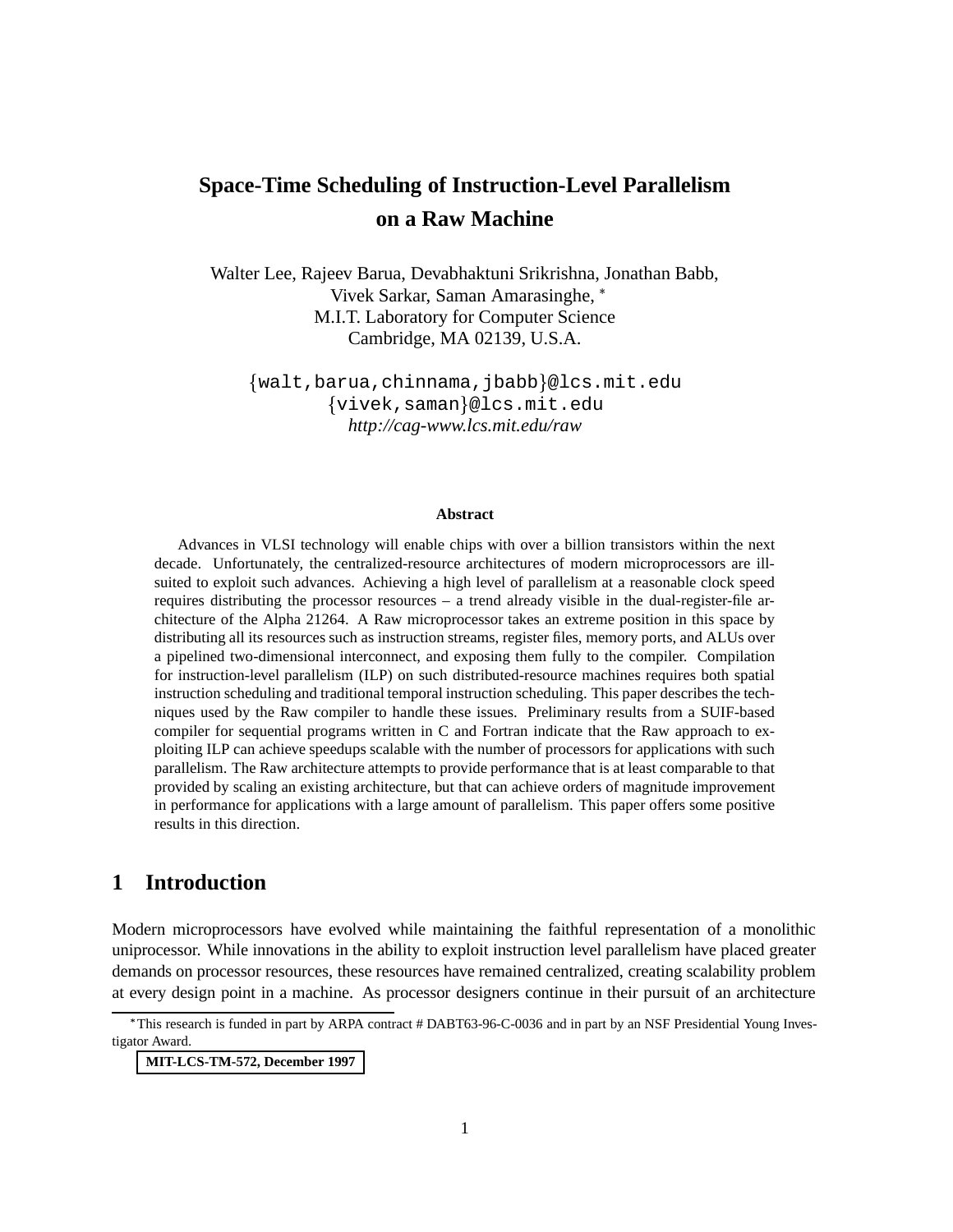that can exploit more parallelism and thus requires even more resources, the cracks in the view of a monolithic underlying processor can no longer be concealed.

An early visible effect of the scalability problem in commercial architectures is apparent in the clustered organization of the Multiflow computer [12]. More recently, the Alpha 21264 [8] duplicates its register file to provide the requisite number of ports at a reasonable clock speed. A cluster is formed by organizing half of the functional units and half of the cache ports around each register file. Cross-cluster communication incurs an extra cycle of latency.

As the amount of on-chip processor resources continues to increase, the pressure toward this type of non-uniform spatial structure will continue to mount. Inevitably, from such hierarchy, resource accesses will have non-uniform latencies. In particular, register or memory access by a functional unit will have a gradation of access time. This fundamental change in processor model will necessitate a corresponding change in compiler technology. *Instruction scheduling becomes a spatial problem as well as a temporal problem.*

The Raw machine [17] is a scalable microprocessor architecture with non-uniform register access latencies (NURA). As such, its compilation problem is similar to that which will be encountered by extrapolations of existing architectures. In this paper, we describe the compilation techniques used to exploit ILP on the Raw machine, a NURA machine composed of fully replicated processing units connected via a mostly static programmable network. The fully exposed hardware allows the Raw compiler to precisely orchestrate computation and communication in order to exploit ILP within basic blocks. The compiler handles the orchestration by performing spatial and temporal instruction scheduling, as well as data partitioning using a distributed on-chip memory model.

This paper makes three contributions. First, it describes the space-time instruction scheduling of ILP on a Raw machine using techniques borrowed from two existing domains: mapping of tasks to MIMD machines and mapping of circuits to FPGAs. Second, it introduces a new control flow model based on asynchronous local branches inside a machine with multiple independent instruction streams. Finally, it shows that independent instruction streams give the Raw machine the ability to tolerate timing variations due to dynamic events, in terms of both correctness and performance.

The rest of the paper is organized as follows. Section 2 motivates the need for NURA machines, and it introduces the Raw machine as one such machine. Section 3 describes RAWCC, a compiler for NURA machines. Section 4 discusses Raw's decentralized approach to control flow. Section 5 shows the performance of RAWCC. Section 6 presents related work, and Section 7 concludes. Appendix A gives a proof of how a mostly static machine can tolerate skews introduced by dynamic events without changing the behavior of the program.

### **2 Motivation and Background**

This section motivates the Raw architecture. We examine the scalability problem of modern processors, trace an architectural evolution that overcomes such problems, and show that the Raw architecture is at an advanced stage of such an evolution. We highlight non-uniform register access as an important feature in scalable machines. We then describe the Raw machine, with emphasis on features which make it an attractive scalable machine. Finally, we describe the relationship between a Raw machine and a VLIW machine.

**The Scalability Problem** Modern processors are not designed to scale. Because superscalars require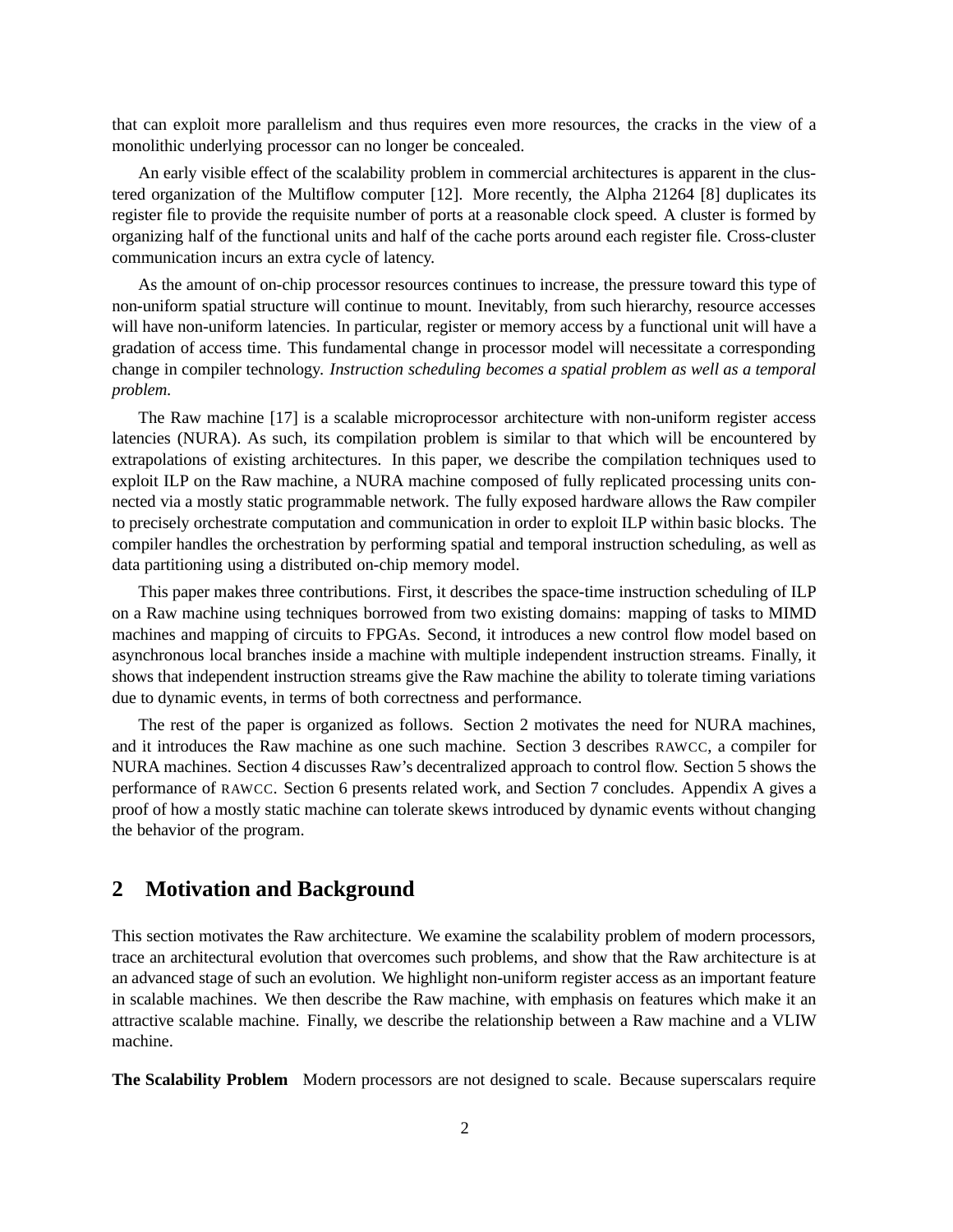significant hardware resources to support parallel instruction execution, architects for these machines face an uncomfortable dilemma. On the one hand, faster machines require additional hardware resources for both computation and discovery of ILP. On the other hand, these resources often have quadratic area complexity, quadratic connectivity, and global wiring requirements which can be satisfied only at the cost of cycle time degradation. VLIW machines address some of these problems by moving the cycle-time elongating task of discovering ILP from hardware to software, but they still suffer scalability problems due to issue bandwidth, multi-ported register files, caches, and wire delays.

Up to now, commercial microprocessors have faithfully preserved their monolithic images. As pressure from all sources demands computers to be bigger and more powerful, this image will be difficult to maintain. A crack is already visible in the Alpha 21264. In order to satisfy timing specification while providing the register bandwidth needed by its dual-ported cache and four functional units, the Alpha duplicates its register file. Each physical register file provides half the required ports. A cluster is formed by organizing two functional units and a cache port around each register file. Communication within a cluster occurs at normal speed, while communication across clusters takes an additional cycle.

This example suggests an evolutionary path that resolves the scalability problem: impose a hierarchy on the organization of hardware resources [16]. A processor can be composed from replicated processing units whose pipelines are coupled together at the register level so that they can exploit ILP cooperatively. The VLIW Multiflow TRACE machine is a machine which adopts such a solution [12]. On the other hand, its main motivation for this organization is to provide enough register ports. Communication between clusters are performed via global busses, which in modern and future-generation technology would severely degrade the clock speed of the machine. This problem points to the next step in the scalability evolution – providing a scalable interconnect. For machines of modest sizes, a bus or a full crossbar may suffice. But as the number of components increases, a point to point network will be necessary to provide the required latency and bandwidth at the fastest possible clock speed – a progression reminiscent of the multiprocessor evolution.

The result of the evolution toward scalability is a machine with a distributed register file interconnected via a scalable network. In the spirit of NUMA machines (Non-Uniform Memory Access), we call such machines *NURA machines* (Non-Uniform Register Access). Like a NUMA machine, a NURA machine connects its distributed storage via a scalable interconnect. Unlike NUMA, NURA pools the shared storage resources at the register level. Because a NURA machine exploits ILP of a single instruction stream, its interconnect must provide latencies that are much lower than that on a multiprocessor.

As the base element of the storage hierarchy, any change in the register model has profound implications. The distributed nature of the computational and storage elements on a NURA machine means that locality should be considered when assigning instructions to functional units. Instruction scheduling becomes a spatial problem as well as a temporal problem. This extra dimension requires compilation techniques beyond that which are used to exploit ILP on modern machines.

**Raw architecture** The Raw machine [17] is a NURA architecture motivated by the need to design simple and highly scalable processors. As depicted in Figure 1, a Raw machine comprises a simple, replicated tile, each with its own instruction stream, and a programmable, tightly integrated interconnect between tiles. A Raw machine also supports multi-granular (bit and byte level) operations as well as customizable configurable logic, but this paper does not address these features.

Each Raw tile contains a simple five-stage pipeline, interconnected with other tiles over a pipelined, point-to-point network. The tile is kept simple and devoid of complex hardware resources in order to maximize the clock rate and the number of tiles that can fit on a chip. Raw's network resides between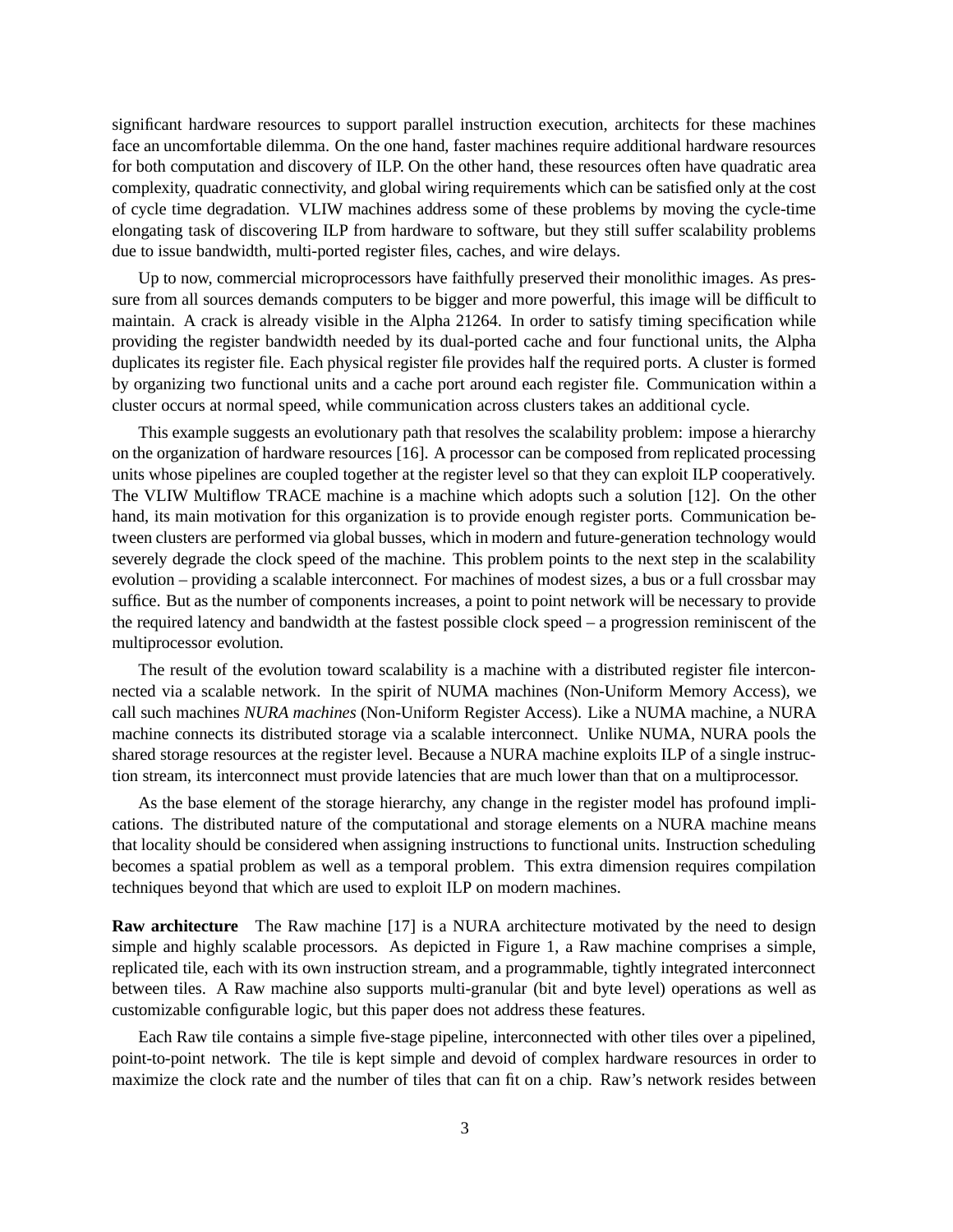

Figure 1: A Raw microprocessor.

the register files and the functional units to provide fast, register-level communication. Unlike modern superscalars, the interface to this interconnect is fully exposed to the software.

A switch on a Raw machine is integrated directly into the processor pipeline to support singlecycle sends and receives of word-sized values. A word of data travels across one tile in one clock cycle. The switch contains two distinct networks, a static and a dynamic one. The static switch is programmable, allowing statically inferable communication patterns to be encoded in the instruction streams of the switches. This approach eliminates the overhead of composing and routing a directional header, which in turn allows a single word of data to be communicated efficiently. Communication instructions (*send*, *receive*, or *route*) have blocking semantics that provide near-neighbor flow control; a processor or switch stalls if it is executing an instruction that attempts to access an empty input port or a full output port. This specification ensures correctness in the presence of timing variations introduced by dynamic events such as cache misses, and it obviates the lock-step synchronization of program counters required by many statically scheduled machines. The dynamic switch is a wormhole router that makes routing decisions based on the header of each message. It includes additional lines for flow control. We focus on communication using the static network in this paper.

The Raw prototype we have developed uses an MIPS R2000 processor on its tile. For the switch, it uses a stripped down R2000 augmented with a *route* instruction. Communication ports are added as extensions to the register set. Figure 2 shows the organization of ports for the static network on a single tile. It takes one cycle to inject a message from the processor to its switch, receive a message from a switch to its processor, or route a message between neighboring tiles. A single-word message between neighboring processors would take four cycles. Note, however, that the ability to access the communication ports as register operands allows useful computation to overlap with the act of performing a send or a receive. Therefore, the *effective* overhead of the communication can be as low as two cycles.

In addition to its scalability and simplicity, the Raw machine is an attractive NURA machine for several reasons:

 *Multisequentiality:* Multisequentiality, the presence of multiple flows of control, is useful for four reasons. First, it significantly enhances the potential amount of parallelism a machine can exploit [11]. Second, it enables *control localization*, a technique we introduce in Section 4.1 to allow ILP to be scheduled across branches. Third, it enables *asynchronous global branching* described in Section 4.2, a means of implementing global branching without global synchronization and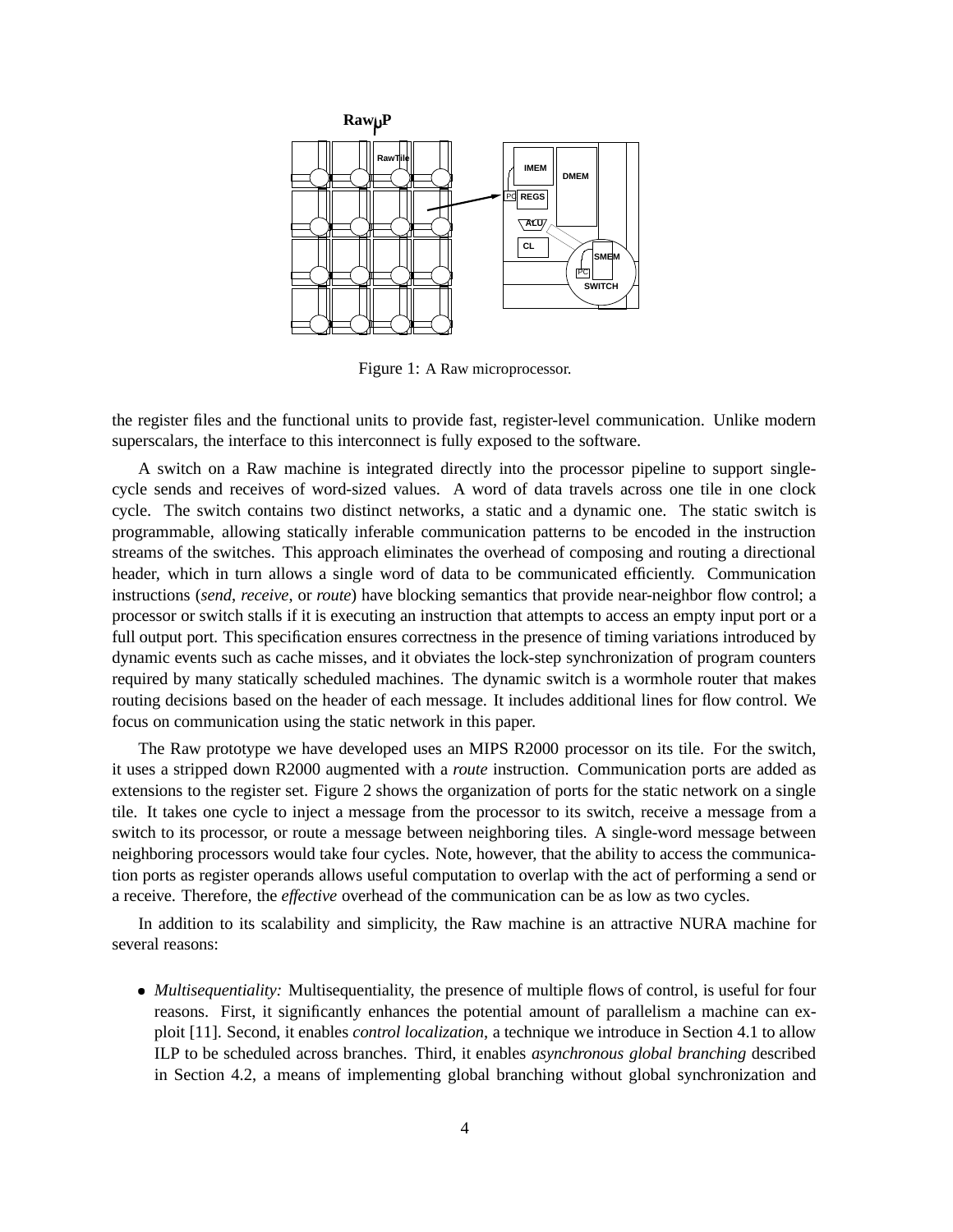

Figure 2: Communication ports for the static network on a prototype tile. Each switch on a tile is connected to its processor and its four neighbors via an input port and an output port. The figure is not drawn to scale.

degradation of clock speed. Finally, it gives a Raw machine better tolerance of dynamic events compared to a VLIW machine, as shown in Section 5.

- *Simple means of expanding the register space:* Traditionally, an ISA prevents a processor from increasing the size of the compiler-visible register set, even if applications can benefit from such increase. Modern architectures circumvent this problem by providing compiler-invisible registers which are utilized by complex dynamic renaming logic. This interface, however, undermines static compiler analysis for discovering ILP, and it requires expensive supporting hardware. Moreover, compiler-invisible registers cannot be used to reduce register spills. A Raw machine, on the other hand, adds registers by increasing the number of tiles, without any need to change the ISA on a tile. The number of register ports increases proportionally as well.
- *A compiler interface for locality management:* The Raw machine fully exposes its hardware to the compiler by exporting a simple cost model for communication and computation. In turn, the compiler is responsible for the assignment of instructions to Raw tiles. We believe instruction partitioning should be accomplished at compile time for several reasons: first, it requires sophisticated analysis of the structure of the program dependence graph, for which the necessary information is readily available at compile time but not at run-time; second, we can ill-afford its complexity at run-time.
- *Mechanism for precise orchestration:* Raw's programmable static switch is an essential feature for exploiting ILP on the Raw machine. First, it allows single-word register-level transfer without the overhead of composing and routing a message header. Second, the Raw compiler can use its full knowledge of the network status to minimize congestion and route data around hot spots. Most importantly, the static network gives the Raw compiler the fine-grain control required to orchestrate computation and communication events to eliminate synchronization overhead.

**Relationship between Raw and VLIW** The Raw architecture draws much of its inspiration from VLIW machines. They both share the common goal of statically scheduling ILP. From a macroscopic point of view, a Raw machine is the result of a natural evolution from a VLIW, driven by the desire to add more resources.

There are two major distinctions between a VLIW machine and Raw machine. First, they differ in resource organization. VLIW machines of various degrees of scalability have been proposed, ranging from completely centralized machines to machines with distributed functional units, register files, and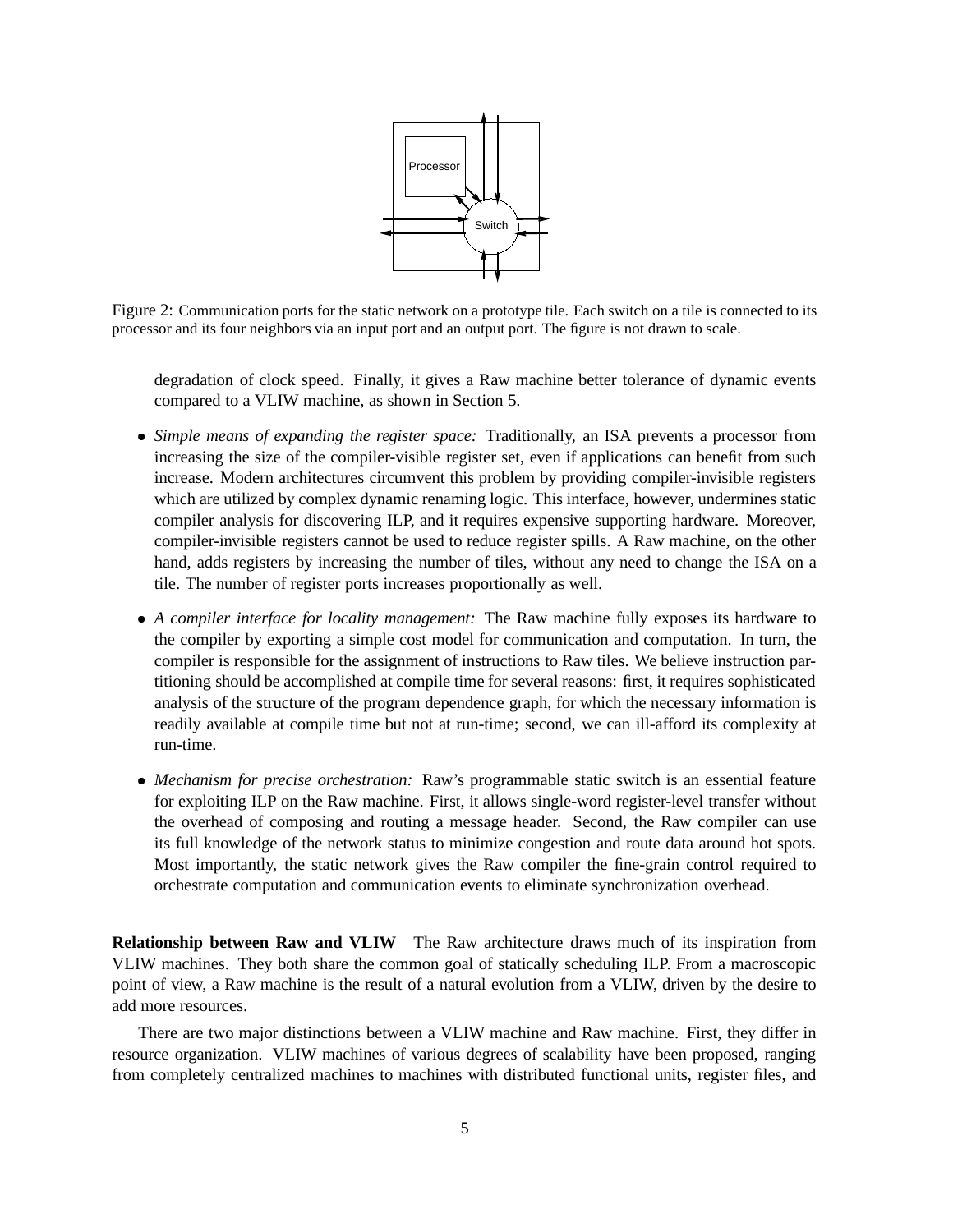memory [12]. The Raw machine, on the other hand, is the first ILP microprocessor that provides a scalable, two-dimensional interconnect between clusters of resources. This feature makes the space-time scheduling problem more general for Raw machines than for VLIWs, and it limits the length of all wires to the distance between neighboring tiles, which in turn enables a higher clock rate.

Second, the two machines differ in their control flow model. A VLIW machine has a single flow of control, while a Raw machine has multiple flows of control. As explained above, this feature increases available exploitable parallelism, enables control localization and asynchronous global branching, and improves tolerance of dynamic events.

### **3 The Raw compiler**

This section describes the Raw compiler which performs the space-time scheduling of ILP on a Raw machine. Section 3.1 explains its memory model. Section 3.2 describes the compiler itself. Section 3.3 describes the basic block orchestrater, the space-time scheduling component of the compiler.

### **3.1 Memory model**

Memory on a Raw machine is distributed across the tiles. The Raw compiler distributes arrays through *low order interleaving*, which interleaves the arrays element-wise across the memory system. The Raw memory model provides two ways of accessing this memory system, one for static reference and one for dynamic reference. A reference is static if every invocation of it can be determined to be referring to memory on one specific tile. We call this property the *static reference property*. A static reference is handled by mapping it to the corresponding tile at compile time. A non-static or dynamic reference is handled by disambiguating the address at run-time either in software or in hardware, using the dynamic network to handle any necessary communication.

The Raw compiler attempts to identify as many static references as possible. Static references are attractive for two reasons. First, they can proceed without any of the overhead due to dynamic disambiguation and synchronization. Second, they can potentially take advantage of the full memory bandwidth. For array references which are affine functions of loop indices, we have developed a technique which uses unrolling to satisfy the static reference property. Our technique is a more fully developed version of the technique used by the Bulldog compiler to perform memory-bank disambiguation [6]. A description of this theory is beyond the scope of this paper.

This paper focuses on results which can be attained when the Raw compiler succeeds in identifying static references. We do not address the issues pertaining to dynamic references in this paper. However, we observe in Section 5 that decoupled instruction streams allow the Raw machine to tolerate timing variations due to events such as dynamic memory accesses.

#### **3.2 RAWCC**

RAWCC, the Raw compiler, is implemented using SUIF [18], the Stanford University Intermediate Format. It compiles both C and Fortran programs. The Raw compiler consists of three phases. The first phase performs high level program analysis and transformations, including traditional techniques such as memory disambiguation, loop unrolling, and array reshape, plus a new control localization technique to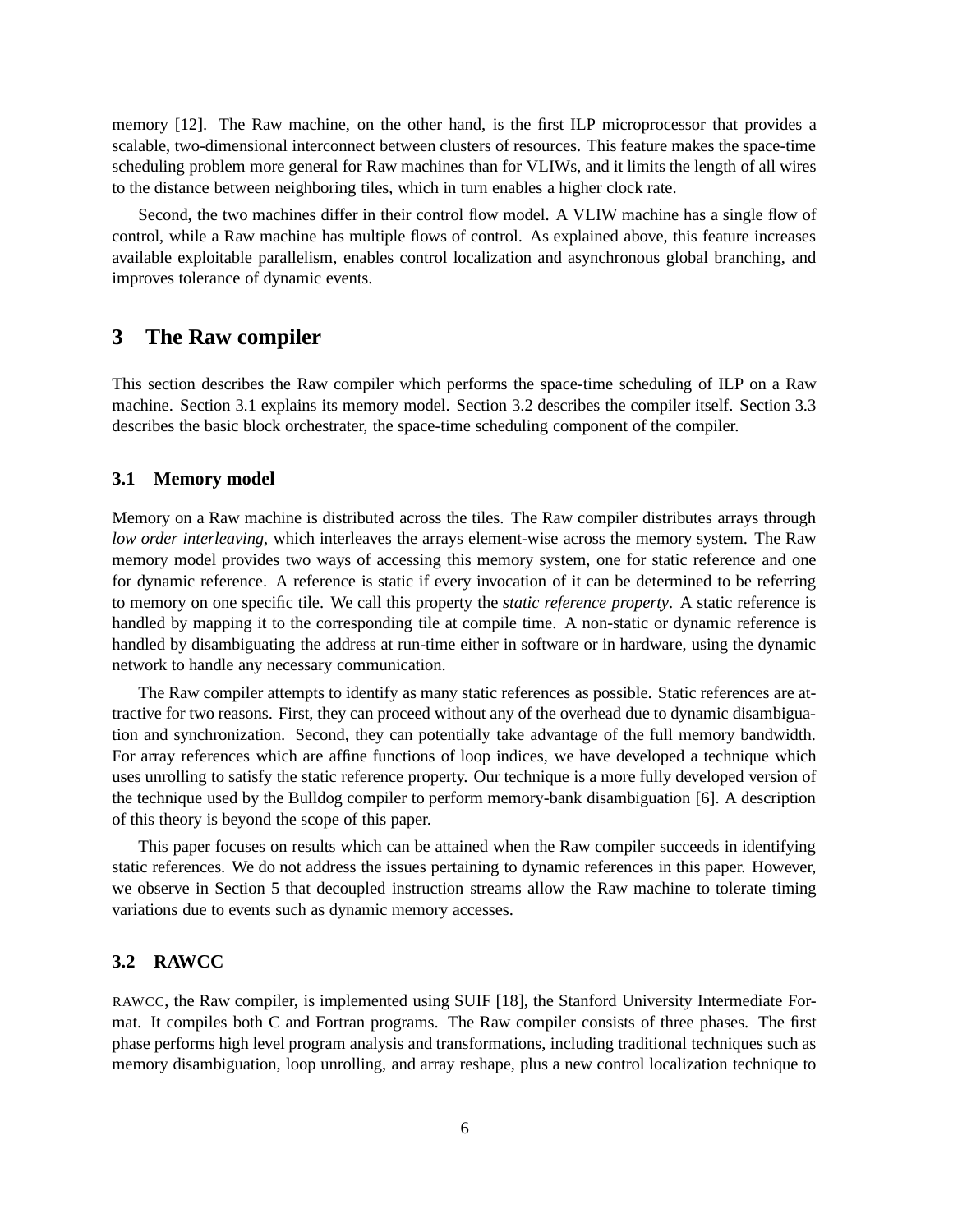

Figure 3: Task composition of the basic block orchestrater.

be discussed in Section 4.1. In the future, this phase can be extended with the advanced ILP-enhancing techniques discussed in Section 6. The second phase, the *basic block orchestrater*, performs the spacetime scheduling of ILP on each basic block. It will be discussed in detail below. The final phase generates code for the processors and the switches. It uses the MIPS back-end developed in Machine SUIF [15], with a few modifications to handle the communication instructions and communication registers.

#### **3.3 Basic block orchestrater**

The basic block orchestrater exploits the ILP within a basic block by distributing the parallelism within the basic block across the tiles. It transforms a single basic block into an equivalent set of basic blocks that can be run in parallel on Raw. The orchestrater generates intermediate code for both the processor and the programmable switch on each tile. It performs four tasks: mapping instructions to processors, mapping scalar data to processors, generating any necessary communication, and scheduling both computation and communication.

The basic access model for program variables is as follows. Every variable is assigned to a home tile, where persistent values of the variable are stored. At the beginning of a basic block, the value of a variable is transferred from its home to the tiles which use the variable. Within a basic block, references are strictly on local renamed variables, allocated either in registers or on the stack. At the end of the basic block, the updated value of a modified variable is transferred from the computing tile to its home tile.

The opportunity to exploit ILP across statically-scheduled, MIMD processing units is unique to Raw. However, the Raw compiler problem is actually a composition of problems in two previously studied compiler domains: the task partitioning/scheduling problem and the communication scheduling problem. Research on the abstract task partitioning and scheduling problem has been extensive in the context of mapping directed acyclic task graphs onto MIMD multiprocessors (*e.g.,* [14][19]). The Raw task partitioning and scheduling problem is similar, with tasks defined to be individual instructions. The communication scheduling problem has been studied in the context of FPGA routing. For example, a technique called VirtualWires [4] alleviates the pin limitation of FPGAs by multiplexing each pin to communicate more than one values. Communication events are scheduled on pins over time. In Raw, the communication ports on the processors and switches serve the same role as pins in FPGAs; the scheduling problems in the two contexts are analogous.

The following are the implementation details of the basic block orchestrater. Figure 3 shows its task decomposition. Each task is described in turn below. To facilitate the explanation, Figure 4 shows the transformations performed by RAWCC on a sample program.

**Initial code transformation** Initial code transformation massages a basic block into a form suitable for subsequent analysis phases. Figure 4a shows the transformations performed by this phase. First,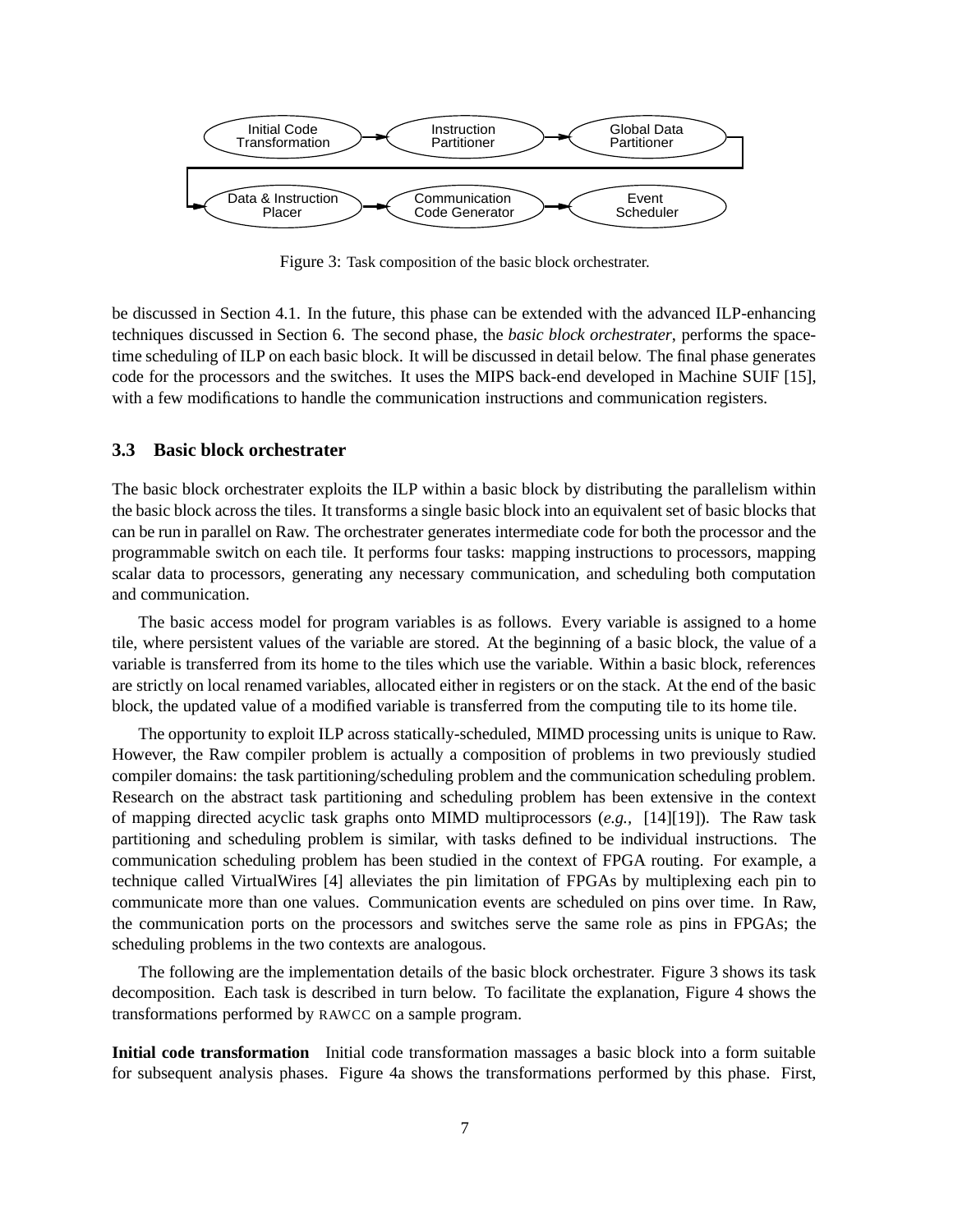*software renaming* converts statements of the basic block to static single assignment form. Such conversion removes anti-dependencies and output-dependencies from the basic block, which in turn exposes the available parallelism. It is analogous to hardware register renaming performed by superscalars.

Second, two types of dummy instructions are inserted. *Read* instructions are inserted for variables which are live-on-entry and read in the basic block. *Write* instructions are inserted for variables which are live-on-exit and written within the basic block. These instructions simplify the eventual representation of *stitch code*, the communication needed to transfer values between the basic blocks. This representation in turn allows the event scheduler to overlap the stitch code with other work in the basic block.

Third, expressions in the source program are decomposed into instructions in three-operand form. Three-operand instructions are convenient because they correspond closely to the final machine instructions and because their cost attributes can easily be estimated. Therefore, they are logical candidates to be used as atomic partitioning and scheduling units.

Finally, the dependence graph for the basic block is constructed. A node represents an instruction, and an edge represents a true flow dependence between two instructions. Each node is labeled with the estimated cost of running the instruction. For example, the node for a floating point add in the example is labeled with two cycles. Each edge is labeled with the data size, from which the communication cost can be computed after the instruction mapping is known. A simple instruction always generates a word of data; its outgoing edge label is always one word and is implicit.

**Instruction partitioner** The instruction partitioner partitions the original instruction stream into multiple instruction streams, one for each tile. It does not bind the resultant instruction streams to specific tiles – that function is performed by the instruction placer. When generating the instruction streams, the partitioner attempts to balance the benefits of parallelism against the overheads of communication. Figure 4b shows a sample output of this phase.

Certain instructions have constraints on where they can be partitioned and placed. Read and write instructions to the same variable have to be mapped to the processor on which the data resides (see *data partitioner and placer* below). Similarly, loads and stores satisfying the static reference property must be mapped to a specific tile. The instruction partitioner performs its duty without such constraints. These constraints are taken into account in the global data partitioner and in the data and instruction placer.

Partitioning is performed in two phases called clustering and merging. We describe each in turn:

*Clustering:* Clustering attempts to partition instructions to minimize run-time, assuming non-zero communication cost but infinite processing resources. It groups together instructions that either have no parallelism, or whose parallelism is too small to exploit relative to the communication cost. Subsequent phases guarantee that instructions with no mapping constraints in the same cluster will be mapped to the same tile. The clustering technique approximates communication cost by assuming an idealized fully-connected switch with uniform latency.

RAWCC employs a greedy, critical path based technique called Dominant Sequent Clustering [19]. Initially, each instruction node belongs to a unit cluster. Communication between clusters is assigned a uniform cost. The algorithm visits instruction nodes in topological order. At each step, it selects from the list of candidates the instruction on the longest execution path. It then checks whether the selected instruction can merge into the cluster of any of its parent instructions to reduce the estimated completion time of the program. Estimation of the completion time is dynamically updated to take into account the clustering decisions already made, and it reflects the cost of both computation and communication. The algorithm completes when all nodes have been visited exactly once.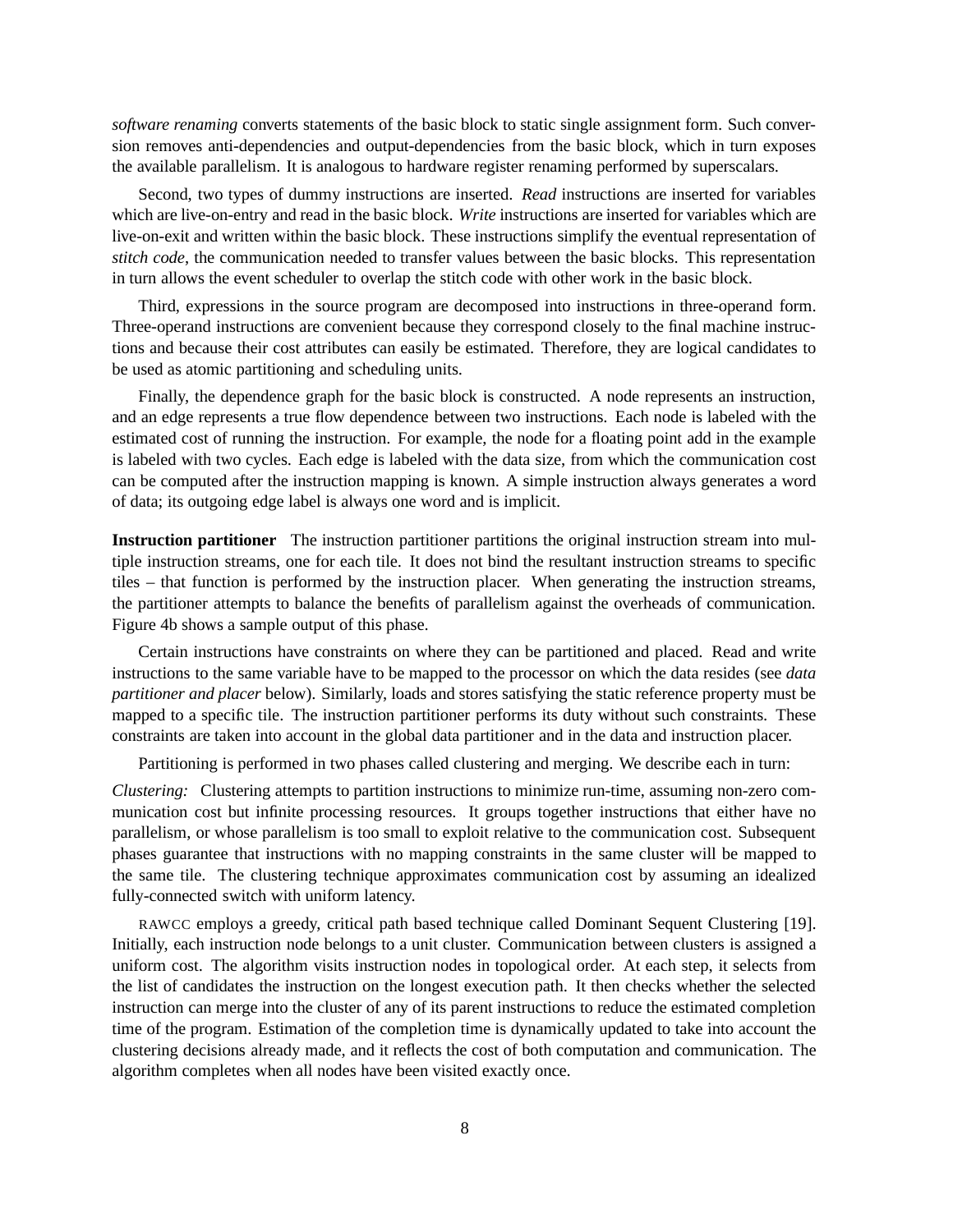

Figure 4: An example of the program transformations performed by RAWCC. (a) shows the initial program undergoing transformations made by *initial code transformation*; (b) shows result of *instruction partitioner*; (c) shows result of *global data partitioner*; (d) shows result of *data and instruction placer*, (e) shows result of *communication code generator*; (f) shows final result after *event scheduler*.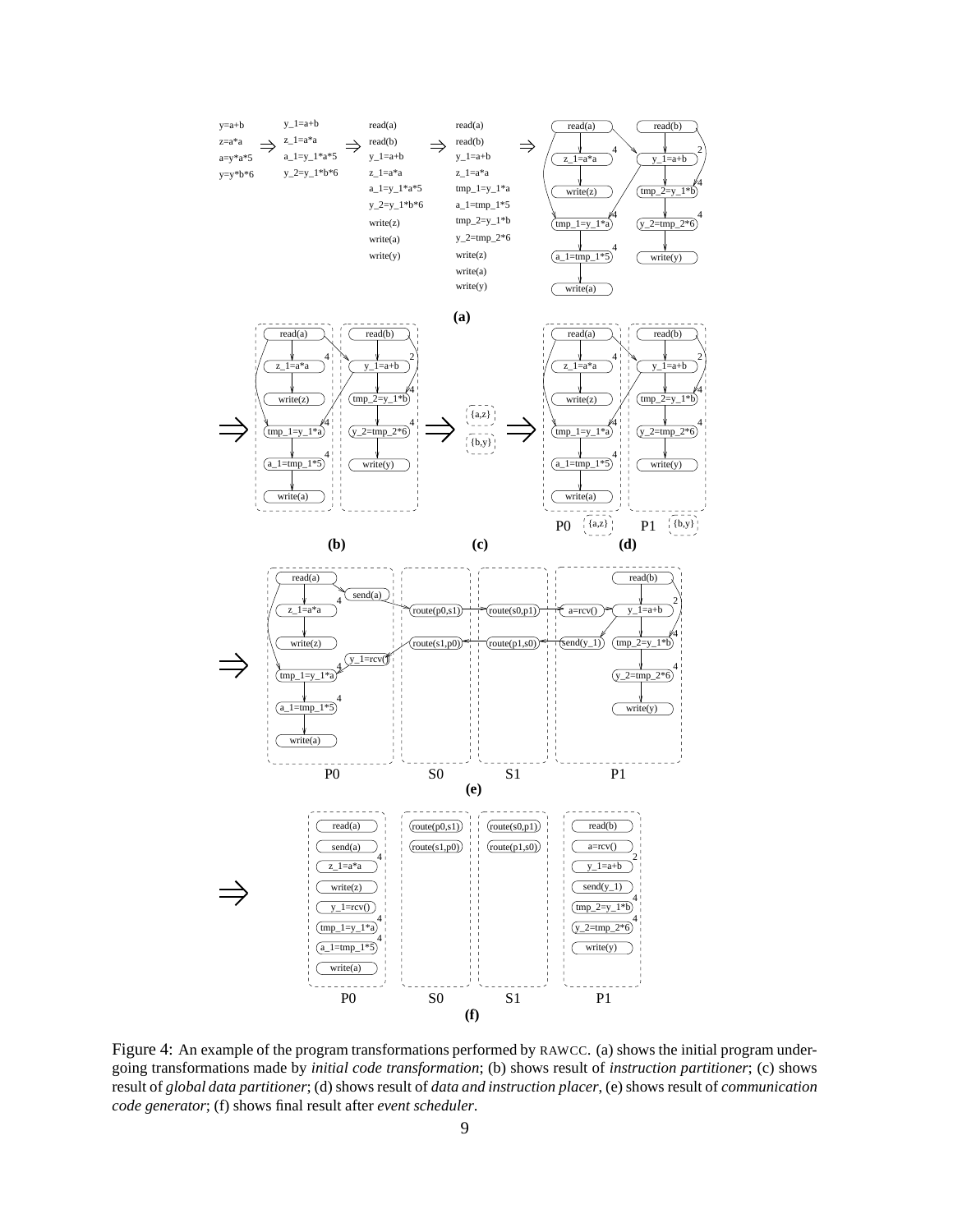*Merging:* Merging combines clusters to reduce the number of clusters down to the number of tiles, again assuming an idealized switch interconnect. Two useful heuristics in merging are to maintain load balance and to minimize communication events. The Raw compiler currently uses a locality-sensitive load balancing technique which tries to minimize communication events unless the load imbalance exceeds a certain threshold. It will consider other strategies, including an algorithm based on estimating completion time, in the future.

The current algorithm is as follows. The Raw compiler initializes N empty partitions (where N is the number of tiles), and it visits clusters in decreasing order of size. When it visits a cluster, it merges the cluster into the partition with which it has the highest affinity, unless such merging results in a partition which is 20% larger than the size of an average partition. If the latter condition occurs, the cluster is placed into the smallest partition instead.

**Global data partitioner** To communicate values of data elements between basic blocks, a scalar data element is assigned a "home" tile location. Within basic blocks, renaming localizes most value references, so that only the initial reads and the final write of a variable need to communicate with its home location. Like instruction mapping, the Raw compiler divides the task of data home assignment into data partitioning and data placement.

The job of the data partitioner is to group data elements into sets, each of which is to be mapped to the same processor. To preserve locality as much as possible, data elements which tend to be accessed by the same thread should be grouped together. To partition data elements into sets which are frequently accessed together, RAWCC performs global analysis. The algorithm is as follows. For initialization, a virtual processor number is arbitrarily assigned to each instruction stream on each basic block, as well as to each scalar data element. In addition, statically analyzable memory references are first assigned dummy data elements, and then those elements are assigned virtual processor numbers corresponding to the physical location of the references. Furthermore, the access pattern of each instruction stream is summarized with its affinity to each data element. An instruction stream is said to have affinity for a data element if it either accesses the element, or it produces the final value for the element in that basic block. After initialization, the algorithm attempts to localize as many references as possible by remapping the instruction streams and data elements. First, it remaps instruction streams to virtualized processors given fixed mapping of data elements. Then, it remaps data elements to virtualized processors given fixed mappings of instruction streams. Only the true data elements, not the dummy data elements corresponding to fixed memory references, are remapped in this phase. This process repeats until no incremental improvement of locality can be found. In the resulting partition, data elements mapped to the same virtual processor are likely related based on the access patterns of the instruction streams.

Figure 4c shows the partitioning of data values into such affinity sets. Note that variables introduced by *initial code transformation* (*e.g., y*  $\perp$  and  $tmp \perp)$  do not need to be partitioned because their scopes are limited to the basic block.

**Data and instruction placer** The data and instruction placer maps virtualized data sets and instruction streams to physical processors. Figure 4d shows a sample output of this phase. The placement phase removes the assumption of the idealized interconnect and takes into account the non-uniform network latency. Placement of each data partition is currently driven by the those data elements with processor preferences, *i.e.,* those corresponding to fixed memory references. It is performed before instruction placement to allow cost estimation during instruction placement to account for the location of data. In additional to mapping data sets to processors, the data placement phase also locks the dummy read and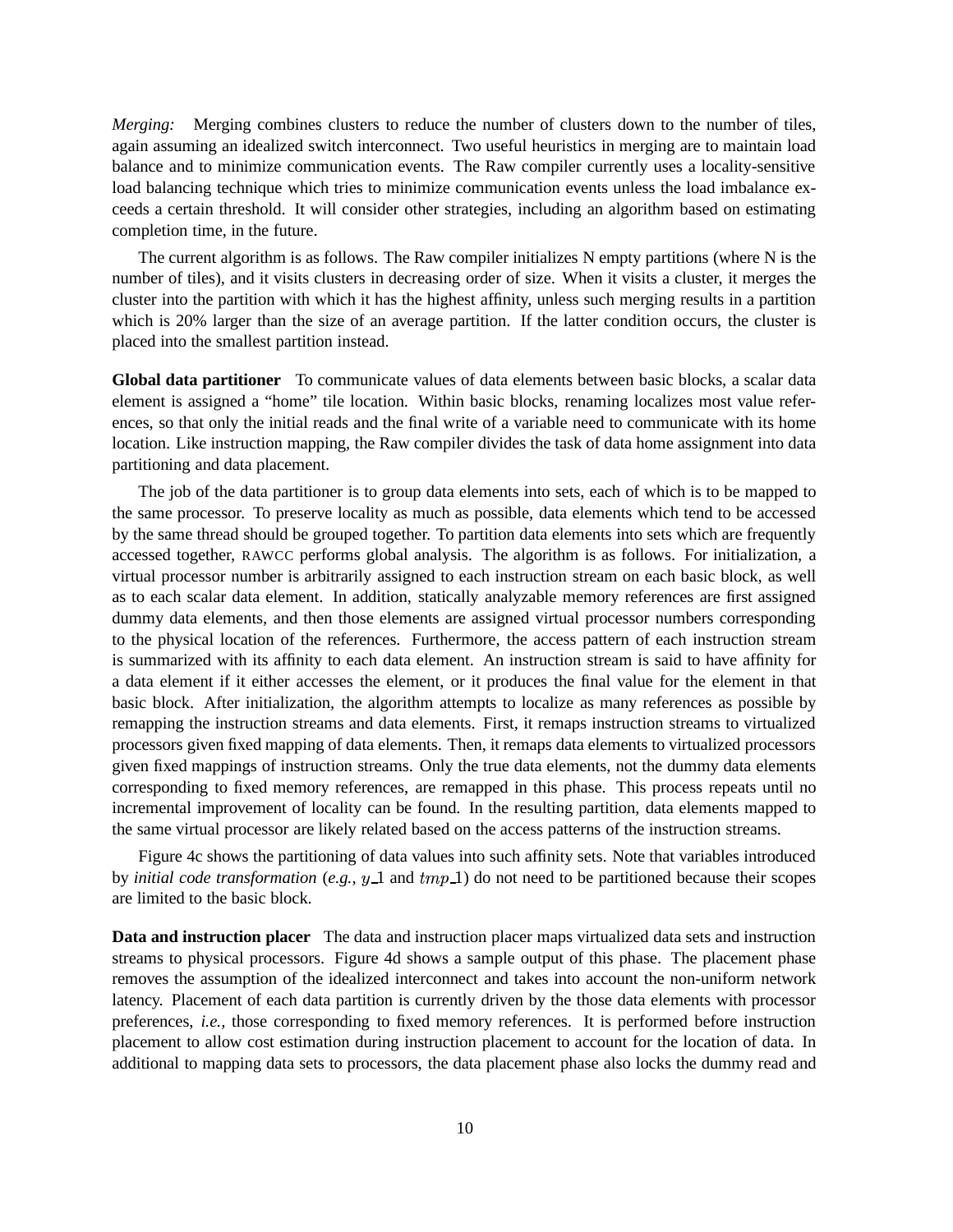write instructions to the home locations of the corresponding data elements.

For instruction placement, RAWCC uses a swap-based greedy algorithm to minimize the communication bandwidth. It initially assigns clusters to arbitrary tiles, and it looks for pairs of mappings that can be swapped to reduce the total number of communication hops. For large configurations, this greedy algorithm can be replaced by one with simulated annealing for better performance.

**Communication code generator** The communication code generator translates each non-local edge (an edge whose source and destination nodes are mapped to different tiles) in the instruction task graph into communication instructions which route the necessary data value from the source tile to the destination tile. Figure 4e shows an example of such transformation. To minimize the volume of communication, edges with the same source are serviced jointly by a single multicast operation. Communication instructions include *send* and *receive* instructions on the processors as well as *route* instructions on the switches. New nodes are inserted into the graph to represent the communication instructions, and the edges of the source and destination nodes are updated to reflect the new dependence relations arising from insertion of the communication nodes.

The current compilation strategy assumes that network contention is low, so that the choice of message routes has less impact on the code quality compared to the choice of instruction partitions or event schedules. Therefore, communication code generation in RAWCC uses dimension-ordered routing; this spatial aspect of communication scheduling is completely mechanical. If contention is determined to be a performance bottleneck, a more flexible technique can be employed.

**Event scheduler** The event scheduler schedules the computation and communication events within a basic block with the goal of producing the minimal estimated run-time. Because routing in Raw is itself specified with explicit switch instructions, all events to be scheduled are instructions. Therefore, the scheduling problem is a generalization of the traditional instruction scheduling problem.

The task of scheduling communication instructions carries with it the responsibility of ensuring the absence of deadlocks in the network. If individual communication instructions are scheduled separately, the Raw compiler would need to explicitly manage the buffering resources on each communication port to ensure the absence of deadlock. Instead, RAWCC avoids the need for such management by treating a single-source, multiple-destination communication path as a single scheduling unit. When a communication path is scheduled, contiguous time slots are reserved for instructions in the path so that the path incurs no delay in the static schedule. By reserving the appropriate time slot at the node of each communication instruction, the compiler automatically reserves the corresponding channel resources needed to ensure that the instruction can eventually make progress.

Though event scheduling is a static problem, the schedule generated should remain deadlock-free and correct even in the presence of dynamic events such as cache misses. The Raw compiler uses the *static ordering property*, implemented through near-neighbor flow control, to ensure this behavior. (See Appendix A.) The static ordering property states that if a schedule does not deadlock, then any schedule with the same order of communication events will not deadlock. Because dynamic events like cache misses only add extra latency but do not change the order of communication events, they do not affect the correctness of the schedule.

The static ordering property also allows the schedule to be stored as compact instruction streams. Timing information needs not be preserved in the instruction stream to ensure correctness, thus obviating the need to insert no-op instructions. Figure 4f shows a sample output of the event scheduler. Note, first, the proper ordering of the route instructions on the switches, and, second, the successful overlap of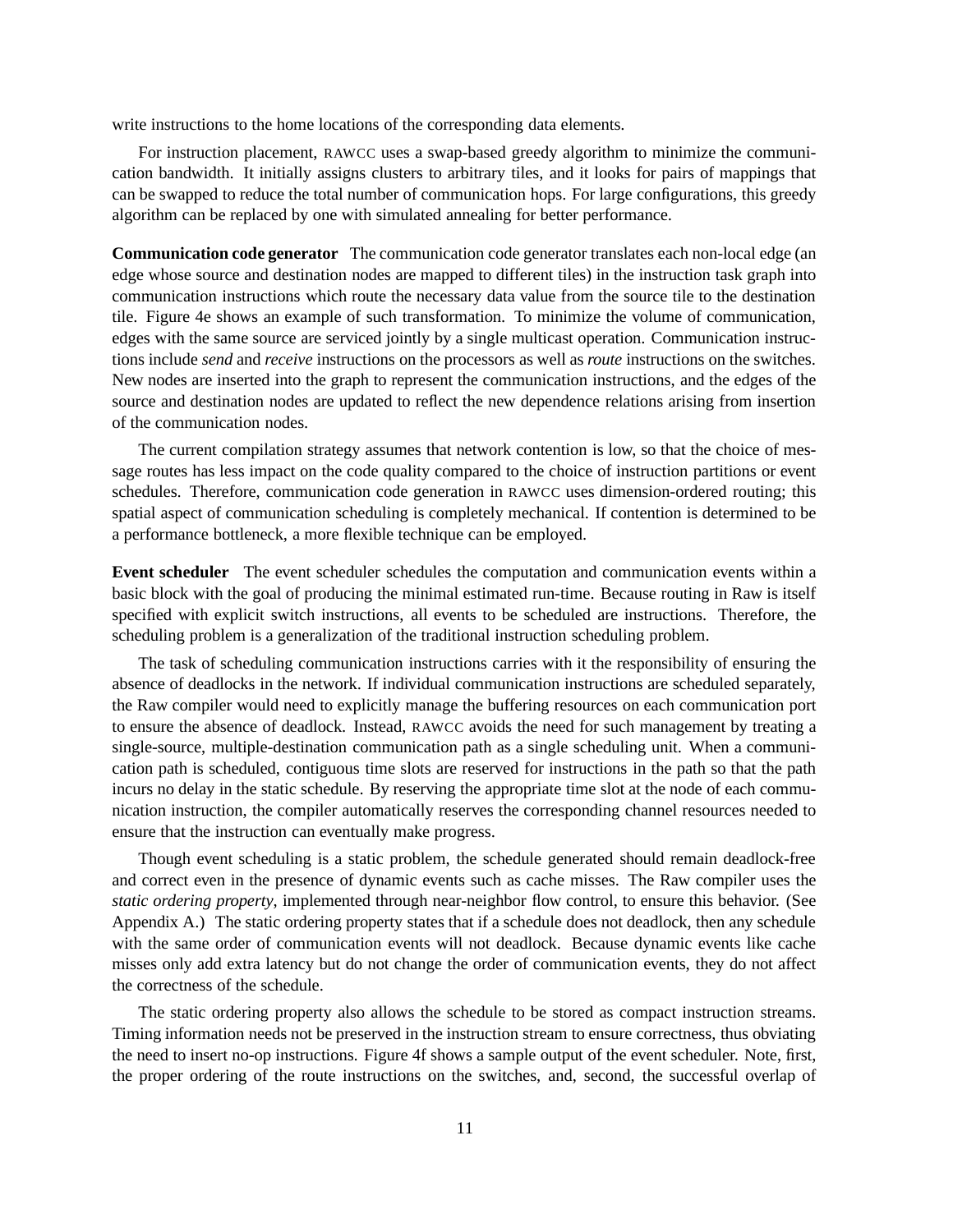computation with communication on  $P0$ , where the processor computes and writes  $z$  while waiting on the value of  $y_1$ .

RAWCC uses a greedy list scheduler. The algorithm keeps track of a ready list of tasks. A task is either a computation or a communication path. As long as the list is not empty, it selects and schedules the task on the ready list with the highest priority. The priority scheme is based on the following observation. The priority of a task should be directly proportional to the impact it has on the completion time of the program. This impact, in turn, is lower-bounded by two properties of the task: its *level*, defined to be its critical path length to an exit node; and its *average fertility*, defined to be the number of descendent nodes divided by the number of processors. Therefore, we define the priority of a task to be a weighted sum of these two properties.

Like a traditional uniprocessor compiler, RAWCC faces a phase ordering problem with event scheduling and register allocation. Currently, the event scheduler runs before register allocation; it has no register consumption information and does not consider register pressure when performing the scheduling. The consequence is two-fold. First, instruction costs may be underestimated because they do not include spill costs. Second, the event scheduler may expose *too much* parallelism, which cannot be efficiently utilized but which comes at a cost of increased register pressure. The experimental results for fpppp-kernel in Section 5 illustrate this problem. We are exploring this issue and have examined a promising approach which adjusts the priorities of instructions based on how the instructions effect the register pressure. In addition, we intend to explore the possibility of cooperative inter-tile register allocation.

### **4 Control flow on Raw**

In modern processors, control transition is expensive. Both superscalars and VLIWs employ a centralized branching model, where only one branch can be taken per cycle. Predicated execution alleviates this limitation somewhat, but its utility is limited by its processor utilization inefficiency and its need for hardware support. Furthermore, this centralized model makes the processor non-scalable. It requires global wires to coordinate the machine for synchronous, lock-step transfer of control. On superscalars, branching also incurs expensive overhead in the form of pipeline flushes caused by misprediction.

The Raw architecture proposes a different branching model which addresses these issues. The basic transfer of control is local rather than global. We try to decentralize the control transition when possible through *control localization*. When global control transition is required, we employ *asynchronous global branching*. These techniques are described below.

### **4.1 Control Localization**

Control localization is the technique of turning global branches between basic blocks into local branches within an *extended basic block*. It is implemented by hiding the control flow inside a *macroinstruction*, an abstraction of a sequence of instructions for the purpose of partitioning, placement, and scheduling. Internalizing control flow to within a macroinstruction also allows ILP to be scheduled across it. Once control flow is hidden inside a macroinstruction, it no longer serves as barrier to instruction scheduling.

The construction of macroinstruction consists of three steps, initial formation, promotion of memory operations, and interface construction. Figure 5 shows an example of this process. First, initial formation identifies and groups together sequences of instructions, each to be converted to a macroinstruction. Then, static memory operations inside this sequence of instructions, along with their associated address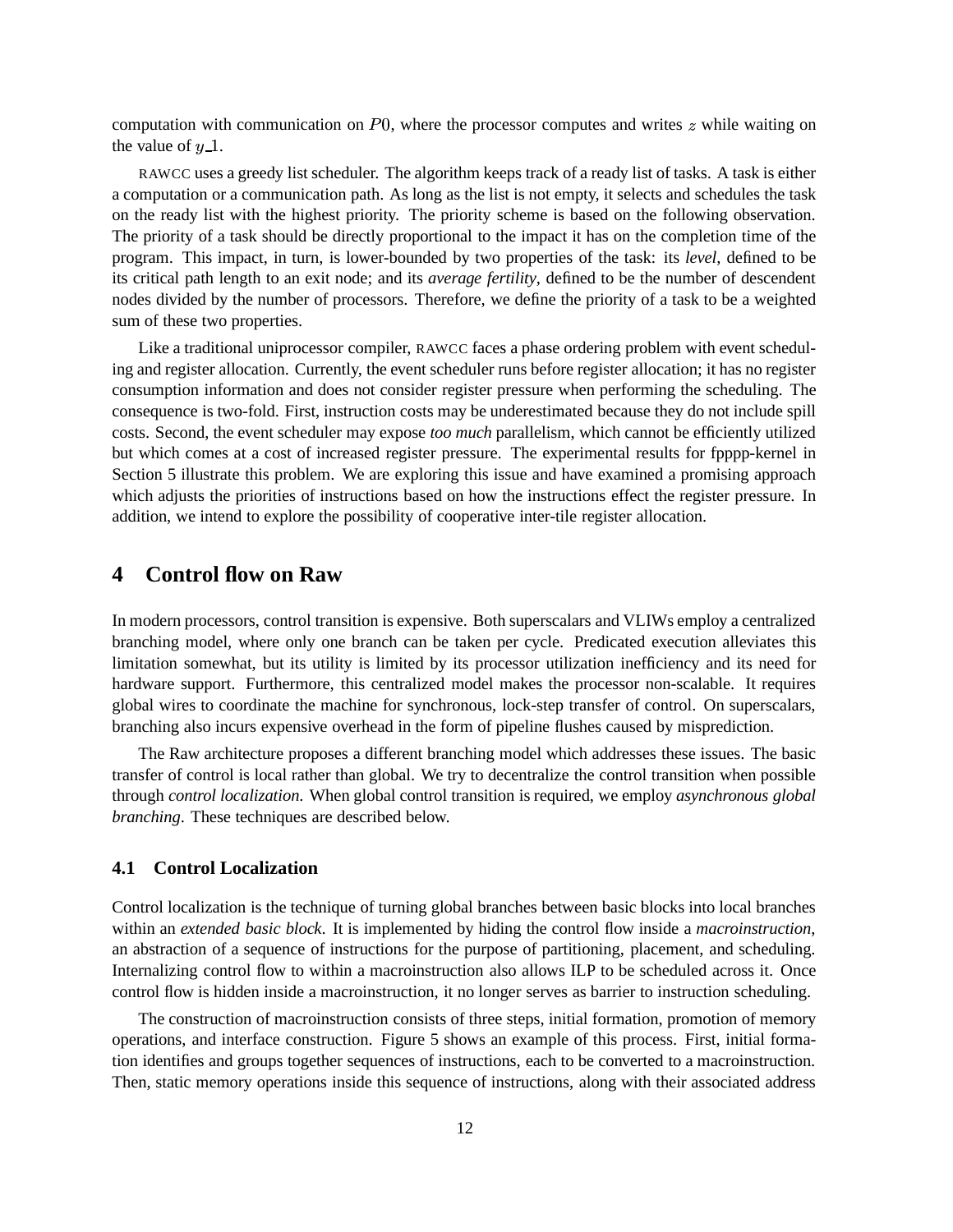

Figure 5: An example of macroinstruction formation. (a) initial formation; (b) promotion of memory operations; (c) interface construction. The superscript next to the macroinstruction indicates the estimated cost of executing the instruction.

computations, are promoted out of the sequence. This transformation is necessary to allow a macroinstruction to be treated as an abstract instruction which can be placed on any processor. Finally, interface construction analyzes the macroinstruction to determine its input variables, output variables, and estimated run-time. Input and output variables for a macroinstruction are computed by taking the union of their corresponding sets over all possible paths within the macroinstruction. If a variable belongs to the output set of at least one but not all paths in the macroinstruction, it needs to be considered as an input variable as well. This case is necessary to enable each path to be able to produce the value of that variable for subsequent dependent instructions. The estimated run-time is a function of the run-times of the individual paths. It can be computed with the help of profiling information. Currently, RAWCC uses the length of the longest path for this purpose.

The Raw compiler currently limits the application of macroinstruction to the control localization of forward control flow. Regions with backward control flow present complications because static memory operations cannot be easily extracted while maintaining the static reference property. Even with this restriction, two important policy decisions remain. First, RAWCC must decide the scope of the application, *i.e.*, to which control flow structure should control localization be applied. This decision shares some similarity with the instruction partitioning problem. By applying control localization to a sequence of instructions, RAWCC is trading off parallelism within that region for the reduction in global branches. Global branches are costly for two reasons. They require global synchronization, and they serve as barriers to the scheduling of ILP. We have found this tradeoff to be worthwhile in at least two situations: in inner loops where global branches prevent unrolling from exposing schedulable parallelism, and for small control flow constructs containing little parallelism.

Second, RAWCC must decide the granularity of control localization application, *i.e.,* whether to convert a selected control flow structure to a single or multiple macroinstructions. This decision requires analyzing the cost of the macroinstruction abstraction, arising from the requirement that communication with other instructions can only occur at the boundaries of the macroinstruction. For example, a large macroinstruction must wait for the communication of all its input values before it can execute, even if one of these values is not needed until very late in the execution. Breaking up a control flow structure into multiple macroinstructions would reduce this overhead, at a cost of executing more local branches.

Currently, RAWCC adapts the simple policy of localizing every forward control flow structure into a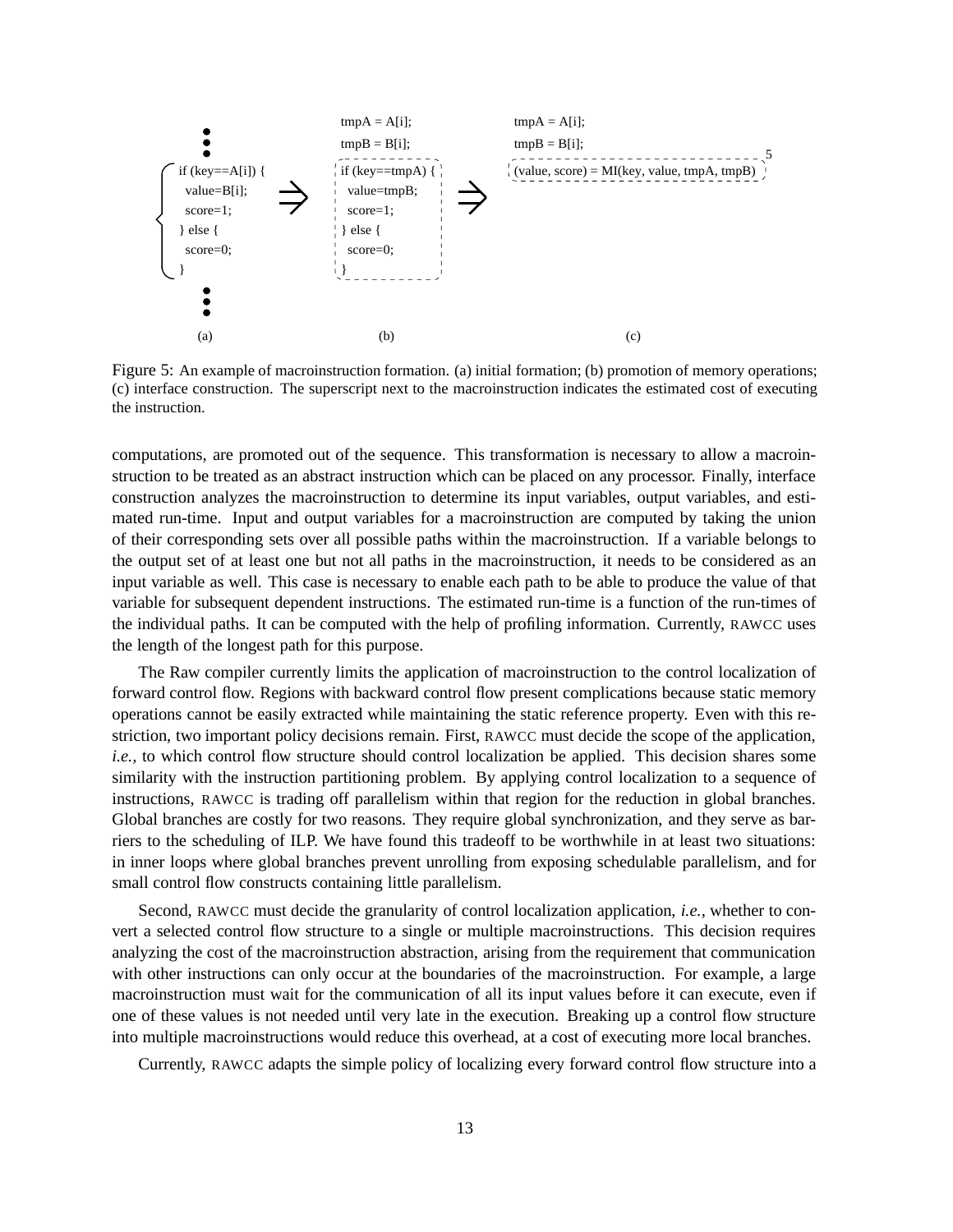single macroinstruction. This policy is sufficient to attain the speedup reported in Section 5, but a more general policy is necessary to handle other applications. We intend to conduct a comprehensive study of this issue in the future.

It is worthwhile to compare predicated execution to control localization. In terms of flexibility, predicated execution requires fine-grained *if-conversion* [2], while control localization can support coarsegrained if-conversion. In terms of execution cost, predicated execution incurs the cost of executing all paths; an instruction which is nullified still occupies a unit of execution resources. In contrast, control localization consumes the amount of resources needed for the execution of the path that actually occurs. In terms of hardware support, predicated execution has two requirements. It requires support from the ISA, and it requires an extra predicated register file to alleviate the register pressure introduced by predicates. Control localization, on the other hand, only requires the presence of independent instruction streams.

### **4.2 Asynchronous global branching**

The Raw machine implements global branching asynchronously in software by using the static network and local branches. First, the branch value is broadcasted to all the tiles through the static network. This communication is exported and scheduled explicitly by the compiler just like any other communication, so that it can overlap with other computation. Then, each tile and switch individually performs a branch without synchronization at the end of its basic block execution. The asynchrony is permitted because it does not change the static ordering of communication, and thus correct semantics is ensured through the static ordering property. As shown in Section 5, asynchrony gives the Raw machine the ability to tolerate dynamic events. Since the branch asynchrony is known at compile time, the Raw compiler can even generate an instruction schedule which explicitly takes advantage of this information.

Asynchronous global branching does not interfere with application of existing ILP enhancing techniques such as trace scheduling. To the first order, it can be treated abstractly as a global branch; the only difference lies in the cost of this branch relative to other instructions.

The overhead of global branching on the Raw machine is explicit in the broadcast of the branch condition. This contrasts with the implicit overhead of global wiring incurred by global branching in VLIWs and superscalars. Raw's explicit overhead is desirable for two reasons. First, the compiler can hide the overhead by overlapping it with useful work. Second, the approach is consistent with the Raw philosophy of eliminating all global wires, which taken as a whole enables a much faster clock speed.

### **5 Results**

This section presents some performance results of the Raw compiler. We show the performance of the Raw compiler as a whole, and then we measure the portion of the performance due to high level transformations and advanced locality optimizations. In addition, we study how multisequentiality can reduce the sensitivity of performance to dynamic disturbances.

Experiments are performed on the Raw simulator, which simulates the Raw prototype described in Section 2. Latencies of the basic instructions are as follows: 1-cycle integer add or subtract; 12-cycle integer multiply; 35-cycle integer divide; 2-cycle floating add or subtract; 4-cycle floating multiply; and 12-cycle floating divide. Unless otherwise stated, the simulator assumes a perfect memory system with a two-cycle latency for a cache hit.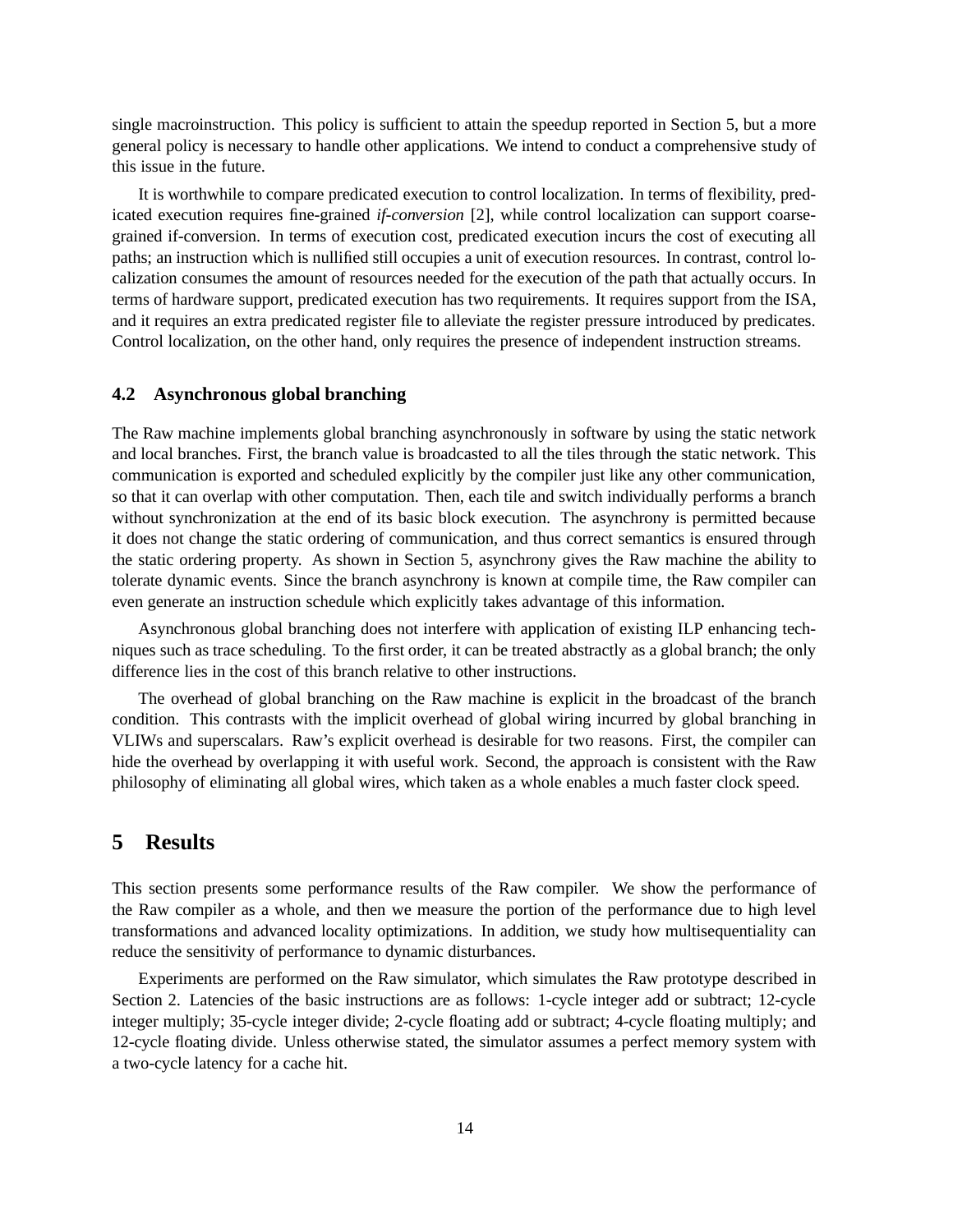| Benchmark    | Source             | Lang.   | Lines   | Primary                           | Seq. RT  | Description                             |  |
|--------------|--------------------|---------|---------|-----------------------------------|----------|-----------------------------------------|--|
|              |                    |         | of code | Array size                        | (cycles) |                                         |  |
| fpppp-kernel | Spec <sub>92</sub> | Fortran | 735     |                                   | 8.98K    | <b>Electron Interval Derivatives</b>    |  |
| btrix        | Nasa7:Spec92       | Fortran | 236     | $15 \times 15 \times 15 \times 5$ | 287M     | Vectorized Block Tri-Diagonal Solver    |  |
| cholesky     | Nasa7:Spec92       | Fortran | 126     | $3\times32\times32$               | 34.3M    | Cholesky Decomposition/Substitution     |  |
| vpenta       | Nasa7:Spec92       | Fortran | 157     | $32\times32$                      | 21.0M    | Inverts 3 Pentadiagonals Simultaneously |  |
| tomcaty      | Spec92             | Fortran | 254     | $32\times32$                      | 78.4M    | Mesh Generation with Thompson's Solver  |  |
| mxm          | Nasa7:Spec92       | Fortran | 64      | $32\times 64.64\times 8$          | 2.01M    | <b>Matrix Multiplication</b>            |  |
| life         | Rawbench           |         | 118     | $32\times32$                      | 2.44M    | Conway's Game of Life                   |  |
| jacobi       | Rawbench           | C       | 59      | $32\times32$                      | 2.38M    | Jacobi Relaxation                       |  |

Table 1: Benchmark characteristics. Column *Seq. RT* shows the run-time for the uniprocessor code generated by the Machsuif MIPS compiler.

| Benchmark    | $N=1$ | $N=2$ | $N=4$ | $N=8$ | $N=16$ | $N=32$ |
|--------------|-------|-------|-------|-------|--------|--------|
| fpppp-kernel | 0.48  | 0.68  | 1.36  | 3.01  | 6.02   | 9.42   |
| btrix        | 0.83  | 1.48  | 2.61  | 4.40  | 8.58   | 9.64   |
| cholsky      | 0.88  | 1.68  | 3.38  | 5.48  | 10.30  | 14.81  |
| vpenta       | 0.70  | 1.76  | 3.31  | 6.38  | 10.59  | 19.20  |
| tomcaty      | 0.92  | 1.64  | 2.76  | 5.52  | 9.91   | 19.31  |
| mxm          | 0.94  | 1.97  | 3.60  | 6.64  | 12.20  | 23.19  |
| life         | 0.94  | 1.71  | 3.00  | 6.64  | 12.66  | 23.86  |
| jacobi       | 0.89  | 1.70  | 3.39  | 6.89  | 13.95  | 38.35  |

Table 2: Benchmark Speedup. Speedup compares the run-time of the RAWCC-compiled code versus the run-time of the code generated by the Machsuif MIPS compiler.

The benchmarks we select include programs from the Raw benchmark suite [3], program kernels from the nasa7 benchmark of Spec92, tomcatv of Spec92, and the kernel basic block which accounts for 50% of the run-time in fpppp of Spec92. Since the Raw prototype currently does not support doubleprecision floating point, all floating point operations in the original benchmarks are converted to single precision. Table 1 gives some basic characteristics of the benchmarks.

**Speedup** We compare results of the Raw compiler with the results of a MIPS compiler provided by Machsuif [15] targeted for an R2000. Table 2 shows the speedups attained by the benchmarks for Raw machines of various sizes. Note that these speedups do not measure the advantage Raw is attaining over modern architectures due to a faster clock. The results show that the Raw compiler is able to exploit ILP profitably across the Raw tiles for all the benchmarks. The average speedup on 32 tiles is 19.7.

All the benchmarks except fpppp-kernel are dense matrix applications. These applications perform particularly well on a Raw machine because arbitrarily large amount of parallelism can be exposed to the Raw compiler by unrolling the loop. Currently, the Raw compiler unrolls loops by the minimum amount required to guarantee the static reference property referred to in Section 3.1, which in most of these cases expose as many copies of the inner loop for scheduling of ILP as there are the number of processors. The only exception is btrix. Its inner loops process array dimensions of either five or fifteen. Therefore, the maximum parallelism exposed to the basic block orchestrater is at most five or fifteen.

Many of these benchmarks have been parallelized on multiprocessors by recognizing do-all paral-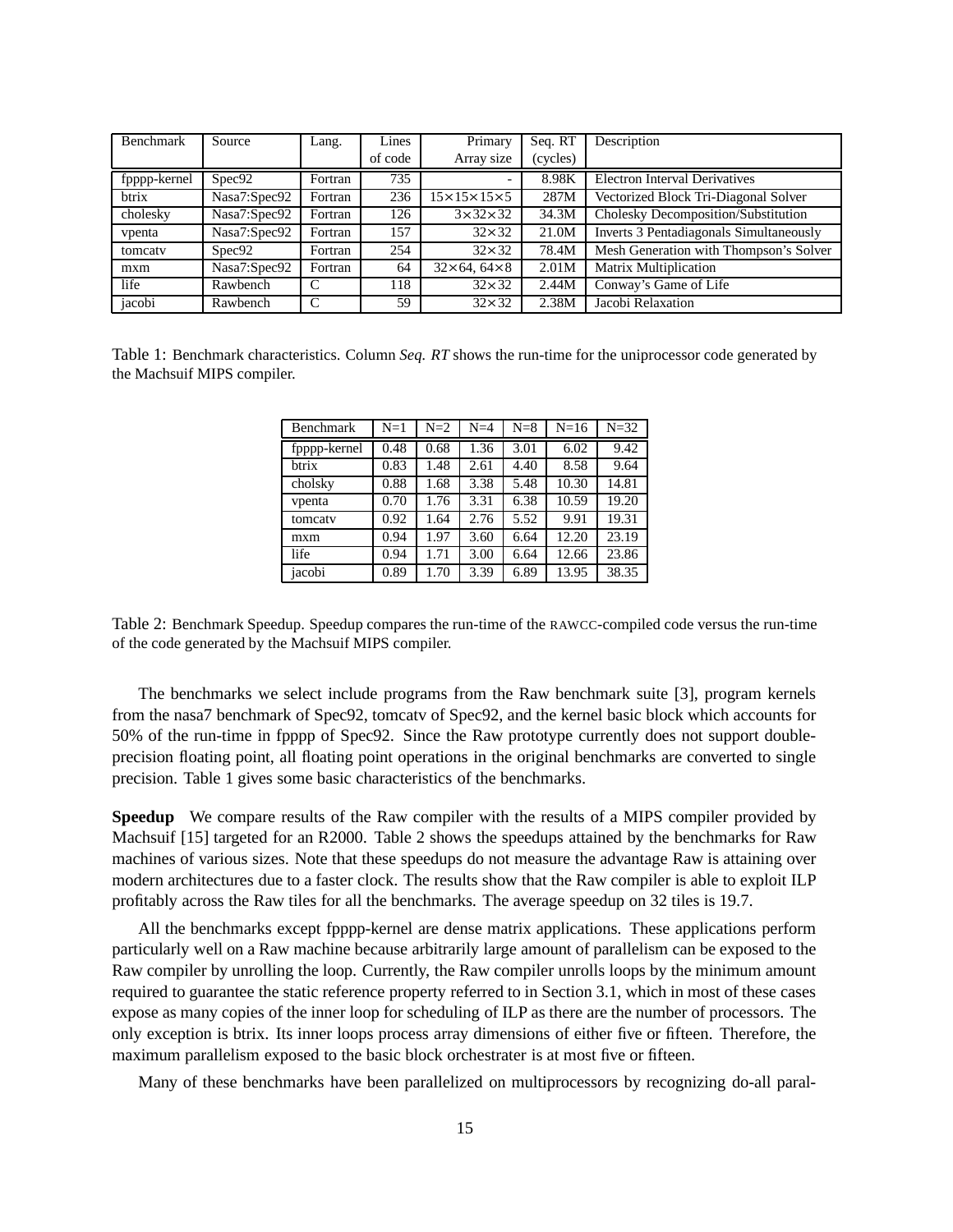

Figure 6: Breakdown of speedup for 32 processors into *raw* component, *high-level* component, and *advancedlocality* component.

lelism and distributing such parallelism across the processors. Raw detects the same parallelism by partially unrolling a loop and distributing individual instructions across tiles. The Raw approach is more flexible, however, because it can schedule do-across parallelism contained in loops with loop carried dependences. For example, several loops in tomcatv contain reduction operations, which are loop carried dependences. In multiprocessors, the compiler needs to recognize a reduction and handle it as a special case. The Raw compiler handles the dependence naturally, the same way it handles other arbitrary loop carried dependences.

The size of the datasets in these benchmarks is intentionally made to be small to feature the low communication overhead of Raw. Traditional multiprocessors, with their high overheads, would be unable to attain speedup for such datasets [1].

Most of the speedup attained can be attributed to the exploitation of ILP, but unrolling plays a beneficiary role as well. Unrolling speeds up a program by reducing its loop overhead and exposing scalar optimizations across loop iterations. This latter effect is most evident in jacobi and life, where consecutive iterations share loads to same array elements which can be optimized through common subexpression elimination.

Fpppp-kernel is different from the rest of the applications in that it contains irregular fine-grained parallelism. This application stresses the locality/parallelism tradeoff capability of the instruction partitioner. For the fpppp-kernel on a single tile, the code generated by the Raw compiler is significantly worse than that generated by the original MIPS compiler. The reason is that the Raw compiler attempts to expose the maximal amount of parallelism without regard to register pressure. As the number of tiles increases, however, the number of available registers increases correspondingly, and the spill penalty of this instruction scheduling policy reduces. The net result is excellent speedup, occasionally attaining more than a factor of two speedup when doubling the number of tiles.

**Speedup breakdown** Figure 6 divides the speedup for 32 processors for each application into three components: *raw*, *high-level*, and *advanced-locality*. The *raw* speedup is the speedup from a bare compiler which uses simple unrolling and moderate locality optimization.

*High-level* shows the additional speedup when the bare compiler is augmented with high level trans-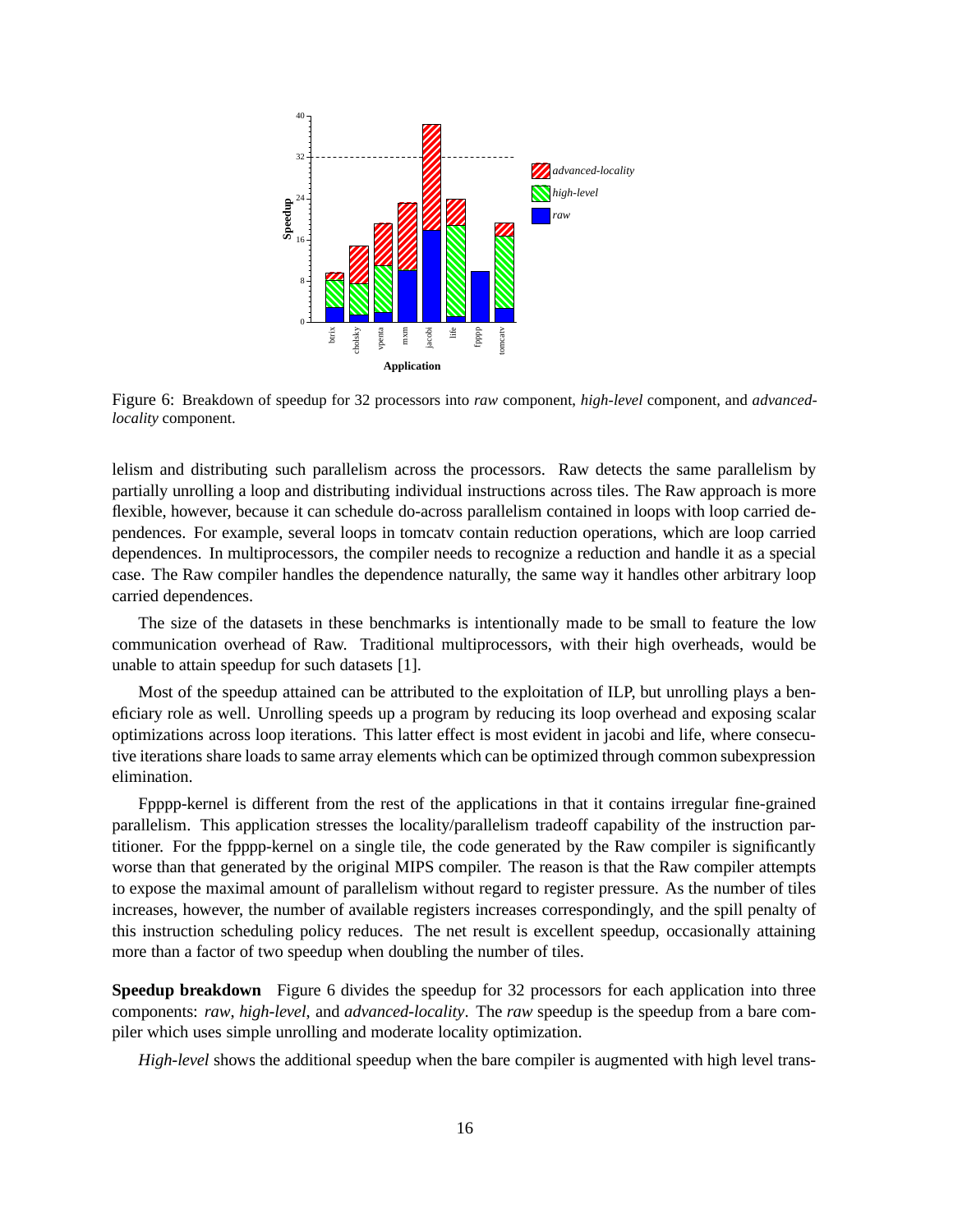

Figure 7: Speedup of applications in the presence of dynamic disturbances for two machine models. The left graph shows results for a machine with a single pc which must stall synchronously; the right graph shows results for a Raw machine with multiple pcs which can stall asynchronously.

formations, which include control localization and array reshape. <sup>1</sup> Array reshape refers to the technique of tailoring the layout of an array to avoid memory bank conflicts between accesses in consecutive iterations of a loop. It is implemented by allocating a tailored copy of an array to a loop when the loop has a layout preference which differs from the actual layout. This technique incurs the overhead of array copying between the global and the tailored array before and after the loop, but most loops do enough computation on the arrays to make this overhead worthwhile. Btrix, cholesky, and vpenta benefit from this transformation, while life and tomcatv get their speedups from control localization.

*Advanced-locality* shows the performance gain from advanced locality optimizations. The optimizations include the use of locality sensitive algorithms for data partitioning and for the merging phase during instruction partitioning. The figure shows that all applications except btrix and fpppp attain sizable benefits from these optimizations. The average performance gain of all the applications is 60%.

**Effects of dynamic events** We study the effects of dynamic disturbances such as cache misses on a Raw machine. We model the disturbances in our simulator as random events which happen on loads and stores, with a 5% chance of occurrence and an average stall time of 100 cycles. We examine the effects of such disturbances on two machine models. One is a faithful representation of the Raw machine; the other models a synchronous machine with a single instruction stream. On a Raw machine, a dynamic event only directly effects the processor on which the event occurs. Processors on other tiles can proceed independently until they need to communicate with the blocked processor. On the synchronous machine, however, a dynamic event stalls the entire machine immediately. <sup>2</sup> This behavior is similar to how a VLIW responds to a dynamic event.<sup>3</sup>

Figure 7 shows the performance of each machine model in the presence of dynamic events. Speedup is measured relative to the MIPS-compiled code simulated with dynamic disturbances. The results show that asynchrony on Raw reduces the sensitivity of performance to dynamic disturbances. Speedup for the Raw machine is on average 2.9 times better than that for the synchronous machine. In absolute terms,

 $<sup>1</sup>$  Array reshape is currently hand-applied; it is in the process of being automated.</sup>

 ${}^{2}$ In this experiment, the synchronous architecture is allowed asynchrony arising from communication.

 ${}^{3}$ Many VLIWs support non-blocking stores, as well as loads which block on use instead of blocking on miss. These features reduce but do not eliminate the adverse effects of stalling the entire machine, and they come with a potential penalty in clock speed.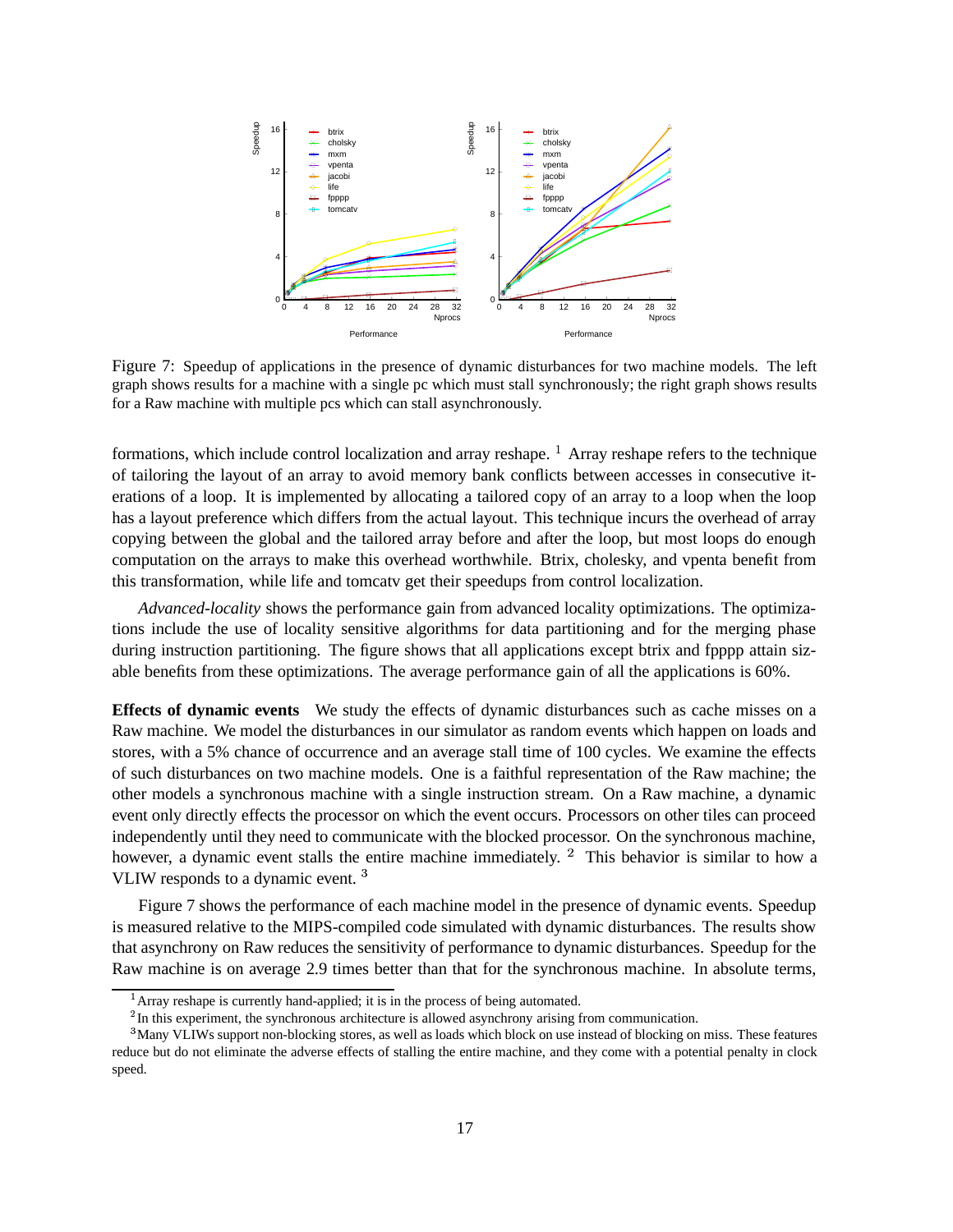the Raw machine still achieves respectable speedups for all applications. On 32 processors, speedup on fpppp is 3.0, while speedups for the rest of the applications are at lest 7.6.

### **6 Related work**

Due to space limitations, we only discuss past work that is closely related to the problem of space-time scheduling of instruction-level parallelism, which is the focus of this paper.

The Bulldog compiler [6] targets a VLIW machine consisting of clusters of functional units, register files, and memory connected via a partial crossbar. Bulldog adopts a two-step approach for space-time scheduling in which instructions are first mapped spatially and then temporally. Spatial mapping is performed by an algorithm called Bottom-Up Greedy (BUG), a critical-path based mapping algorithm that uses fixed memory and data nodes to guide the placement of other nodes. Like the approach adopted by the clustering algorithm in RAWCC, BUG visits the instructions topologically, and greedily attempts to schedule each instruction on the processor that is locally the best choice. Temporal scheduling is then performed by a greedy list scheduling algorithm.

The key differences between the approaches taken in the Bulldog and RAWCC compilers are as follows. First, BUG attempts to find a spatial mapping of instructions that simultaneously addresses critical path, data affinity, and processor preference issues in a single step. RAWCC, on the other hand, performs spatial mapping in two steps; the Instruction Partitioner divides the available parallelism into threads and the Instruction Placer considers where the threads should be placed given that some instructions are locked to specific processors. Second, the spatial mapping performed by BUG is driven by a greedy depth-first traversal that maps all instructions in a connected subgraph with a common root before processing the next subgraph. As observed in [12], such a greedy algorithm is often inappropriate for parallel computations such as those obtained by unrolling parallel loops. In contrast, instruction partitioning and placement in RAWCC uses a global priority function that can intermingle instructions from different connected components of the dag. Third, the temporal scheduling performed by RAWCC is more general than the scheduling in Bulldog because it schedules both computation and communication instructions.

Compilation for some other kinds of clustered VLIW architectures have also been considered in past work. For example, a brief description of compilation for an LC-VLIW (Limited Connectivity VLIW) architecture can be found in [5]. This approach includes partitioning of instructions across clusters as well as insertion of explicit inter-cluster register-to-register data movement instructions. However, there are significant differences between the LC-VLIW machine model and a Raw machine. Though an LC-VLIW machine has partitioned/distributed register files, its machine model assumes uniform access to main memory unlike Raw. Further, an LC-VLIW machine assumes a single VLIW instruction stream, while Raw is multisequential.

Many ILP-enhancing techniques have been developed to increase the amount of parallelism available within a basic block. These techniques include control speculation [9], data speculation [16], trace/superblock scheduling [7] [13], and predicated execution [2]. Several characteristics of Raw affect the application of these techniques. In Raw, a global branch is more costly relative to other instructions because it requires an explicit broadcast followed by local branches. This cost is reflected in the side exits of traces. To apply trace or superblock scheduling to Raw, one needs to reduce these side exits. On the other hand, control localization obviates the need for predicated execution on Raw: it permits local execution of more general control flow constructs, and it does not require support from the ISA.

Control localization is similar to the technique of hierarchical reduction [10]. They both share the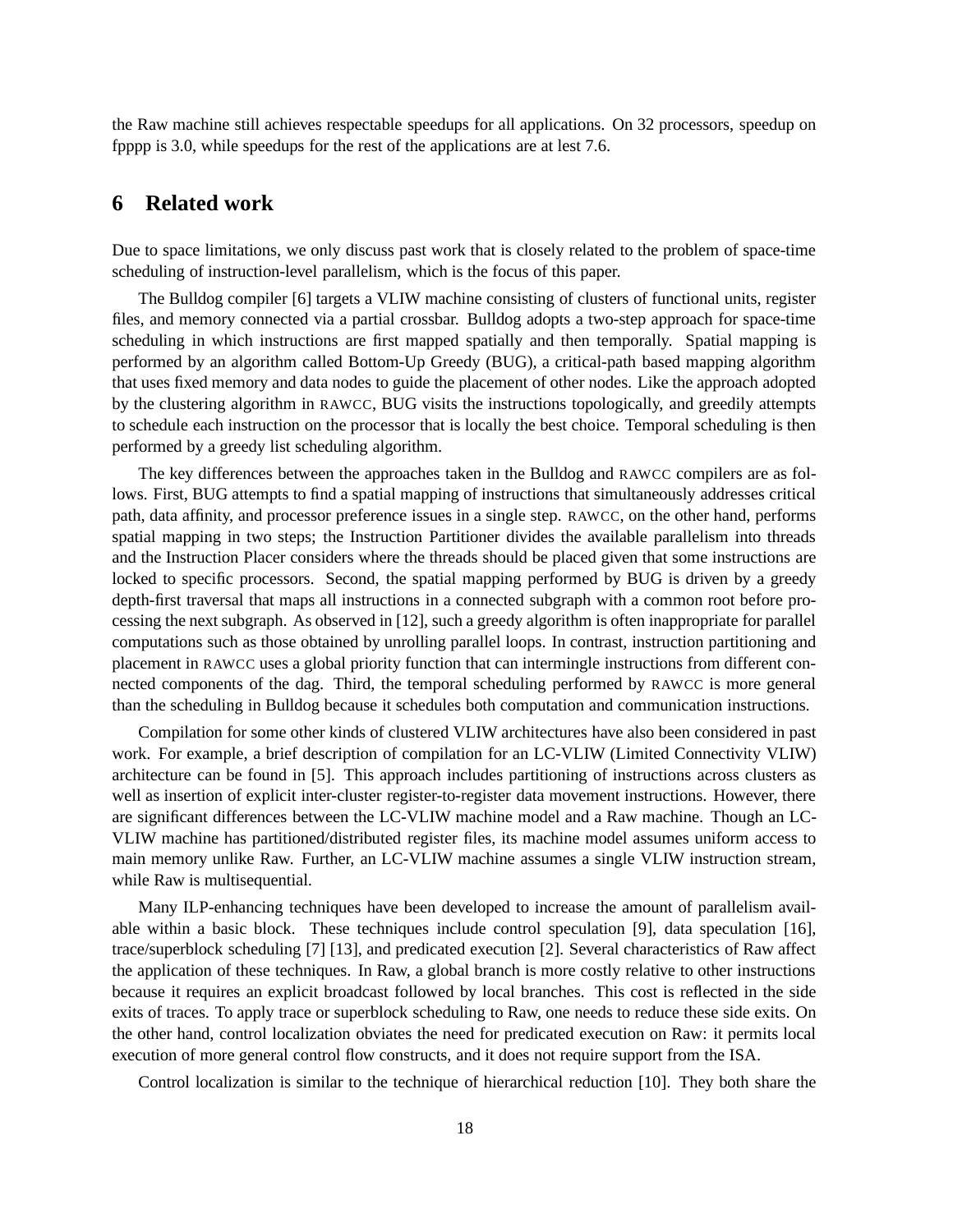basic idea of collapsing control constructs into a single abstract node. They differ in application and in details. First, hierarchical reduction is used for software pipelining on VLIWs; control localization is used for general instruction scheduling on the Raw machine. Second, control localization requires promotion of memory operations, while hierarchical reduction does not. Third, control localization uses a more flexible approach which allows control constructs to be converted to multiple nodes. Most importantly, control localization takes advantage of the presence of independent instruction streams to schedule the execution of independent control flow constructs in parallel.

# **7 Conclusion**

This paper presents the Raw architecture and compiler system. Together, they exploit instruction-level parallelism in applications to achieve high levels of performance by physically distributing resources and exposing them fully. The resulting non-uniform access times create many challenging compiler problems. This paper focuses on the space-time scheduling of instruction-level parallelism brought about by the physically distributed register files with non-uniform register access times. The Raw compiler detects and orchestrates instruction level parallelism within basic blocks by adapting techniques from MIMD task partitioning and scheduling, as well as from FPGA communication scheduling. It employs a decentralized control flow model, where control is localized when possible and global branching is performed explicitly and asynchronously.

A Raw compiler based on SUIF has been implemented. The compiler accepts sequential C or Fortran programs, discovers instruction-level parallelism, and schedules the parallelism across the Raw substrate. Reflecting our ILP focus, the compiler currently does not exploit coarse-grain parallelism through SUIF's loop-level parallelization passes, although it can be easily extended to do so. This paper presents some promising results on the potential of the Raw compiler. The compiler is capable of realizing 9-way parallelism on 32 tiles for fpppp-kernel, an application with irregular, fine-grained parallelism. We find that Raw machine's decoupled control flow enables it to tolerate dynamic events such as cache misses. Since a Raw microprocessor is already suitable for many other forms of parallelism, including coarse-grain loop level parallelism, stream processing, and static pipelines, its ability to exploit ILP is an important step in demonstrating that the Raw machine is an all-purpose parallel machine.

# **References**

- [1] S. Amarasingle, J. Anderson, C. Wilson, S. Liao, B. Murphy, R. French, and M. Lam. Multiprocessors from a Software Perspective. *IEEE Micro*, pages 52–61, June 1996.
- [2] D. August, W. mei Hwu, and S. Mahlke. A Framework for Balancing Control Flow and Predication. In *Proceedings of the 30th International Symposium on Microarchitecture*, December 1997.
- [3] J. Babb, M. Frank, V. Lee, E. Waingold, R. Barua, M. Taylor, J. Kim, S. Devabhaktuni, and A. Agarwal. The raw benchmark suite: Computation structures for general purpose computing. In *IEEE Symposium on Field-Programmable Custom Computing Machines*, Napa Valley, CA, Apr. 1997.
- [4] J. Babb, R. Tessier, M. Dahl, S. Hanono, D. Hoki, and A. Agarwal. Logic emulation with virtual wires. *IEEE Transactions on Computer Aided Design*, 16(6):609–626,June 1997.
- [5] A. Capitanio, N. Dutt, and A. Nicolau. Partitioned Register Files for VLIWs: A Preliminary Analysis of Tradeoffs. In *Proceedings of the 25th International Symposium on Microarchitecture*, 1992.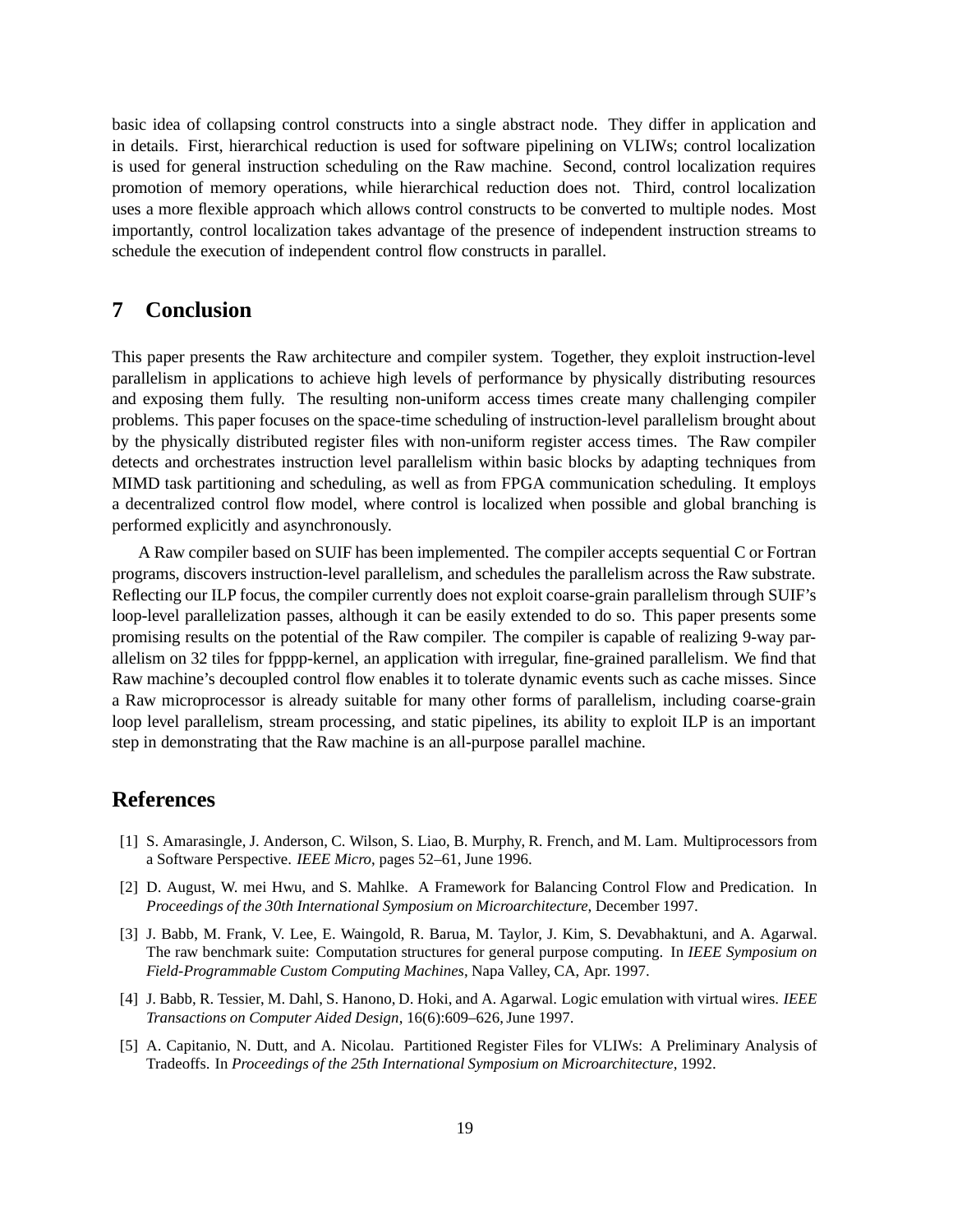- [6] J. R. Ellis. Bulldog: A Compiler for VLIW Architectures. In *Ph.D Thesis, Yale University*, 1985.
- [7] J. A. Fisher. Trace Scheduling: A Technique for Global Microcode Compaction. *IEEE Transactions on Computers*, 7(C-30):478–490,July 1981.
- [8] L. Gwennap. Digital 21264 Sets New Standard. *Microprocessor Report*, pages 11–16, Oct. 1996.
- [9] V. Kathail, M. Schlansker, and B. R. Rau. HPL PlayDoh Architecture Specification: Version 1.0. In *HP Laboratories Technical Report 93-80*, Feb 1994.
- [10] M. S. Lam. Software Pipelining: An Effective Scheduling Technique for VLIW Machines. In *Proc. Int'l Conf. on Programming Language Design and Implementation (PLDI)*, pages 318–328, June 1988.
- [11] M. S. Lam and R. P. Wilson. Limits of Control Flow on Parallelism. In *Proceedings of 19th Annual International Symposium on Computer Architecture*, pages 46–57, May 1992.
- [12] P. G. Lowney and et al. The Multiflow Trace Scheduling Compiler. In *Journal of Supercomputing*, pages 51–142, January 1993.
- [13] W. mei Hwu, S. Mahlke, W. Chen, P. Chang, N. Warter, R. Bringmann, R. Ouellette, R. Hank, T. Kiyohara, G. Haab, J. Holm, and D. Lavery. The Superblock: An Effective Technique for VLIW and Superscalar Compilation. *The Journal of Supercomputing*, 7(1), Jan 1993.
- [14] V. Sarkar. *Partitioning and Scheduling Parallel Programs for Multiprocessors*. Pitman, London and The MIT Press, Cambridge, Massachusetts, 1989. In the series, Research Monographs in Parallel and Distributed Computing.
- [15] M. D. Smith. Extending suif for machine-dependent optimizations. In *Proceedings of the First SUIF Compiler Workshop*, pages 14–25, Stanford, CA, Jan. 1996.
- [16] G. Sohi, S. Breach, and T. Vijaykumar. Multiscalar Processors. In *Proceedings of the 22nd Annual International Symposium on Computer Architecture*, pages 414–425, 1995.
- [17] E. Waingold, M. Taylor, V. Sarkar, W. Lee, V. Lee, J. Kim, M. Frank, P. Finch, S. Devabhaktuni, R. Barua, J. Babb, S. Amarasinghe, and A. Agarwal. Baring It All To Software: Raw Machines. *Computer*, pages 86–93, Sept. 1997.
- [18] R. Wilson and et al. SUIF: A Parallelizing and Optimizing Research Compiler. *SIGPLAN Notices*, 29(12):31– 37, December 1994.
- [19] T. Yang and A. Gerasoulis. DSC: Scheduling parallel tasks on an unbounded number of processors. *IEEE Transactions on Parallel and Distributed Systems*, 5(9):951–967, 1994.

# **A Static Ordering Property**

Dynamic events such as cache misses prevent one from statically analyzing the precise timing of a schedule. The Raw compiler relies on the static ordering property of the Raw architecture to generate correct code in the presence these dynamic events. The static ordering property states that the result produced by a static schedule is independent of the specific timing of the execution. Moreover, it states that whether a schedule deadlocks is a timing independent property as well. Either the schedule always deadlocks, or it never does.

To generate a correct instruction schedule, Raw orders the instructions in a way that obeys the instruction dependencies of the program. In addition, it ensures that the schedule is deadlock free assuming one set of instruction timings. Static ordering property then ensures that the schedule is deadlock free and correct for any execution of the schedule.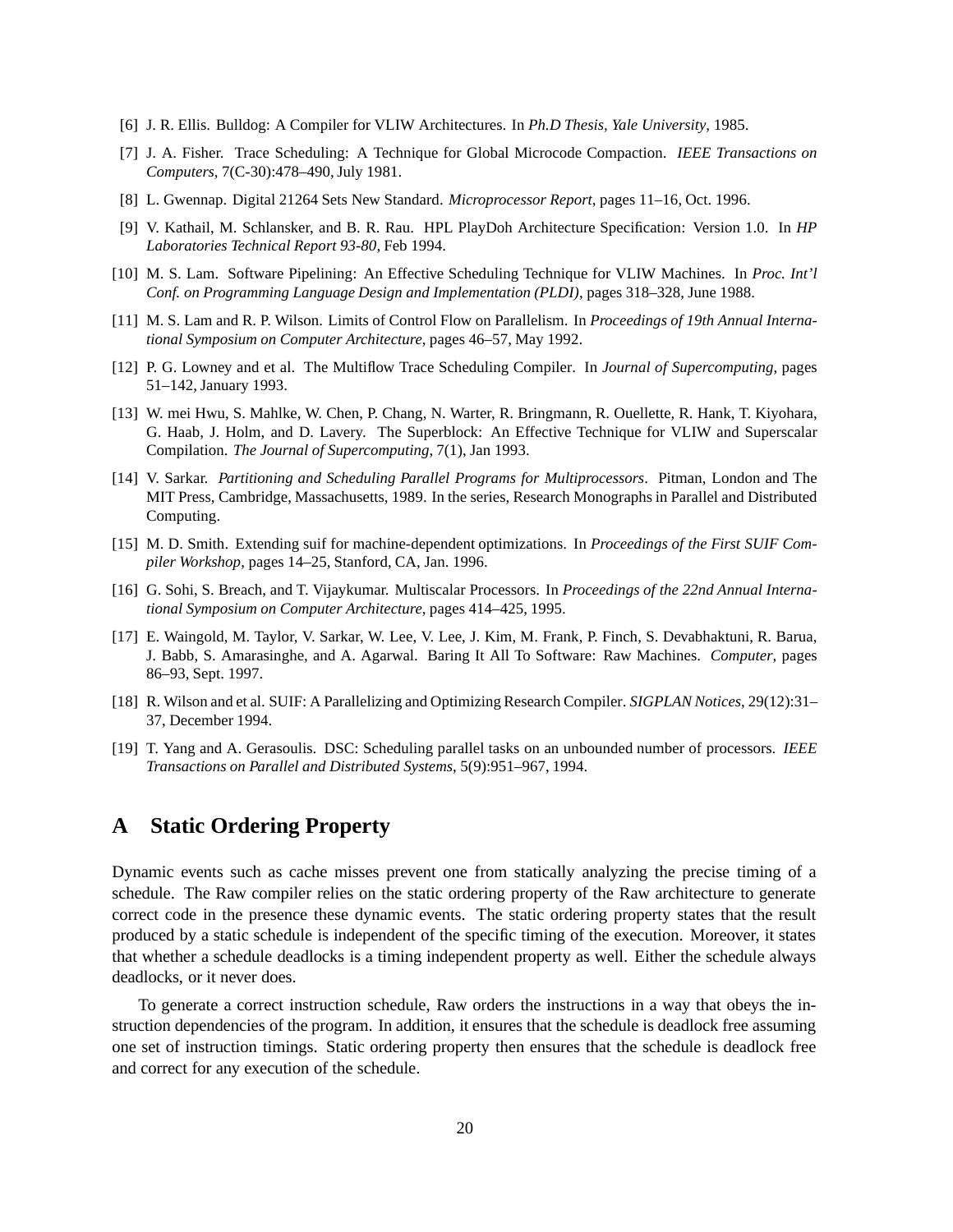

Figure 8: **Dependent instructions of a communication instruction.** Each long rectangle represents an execution node, and each wide rectangle represents an instruction. Spaces between execution nodes are ports. Edges represent flow of data. The focal instruction is the thick rounded rectangle. Its dependent instructions are in thick regular rectangles.

We provide an informal proof of the static ordering property. We restrict the static ordering property to the practical case: given a schedule that is deadlock free for one set of instruction timings, then for any set of instruction timings,

- 1. it is deadlock free.
- 2. it generates the same results.

First, we show (1). A deadlock occurs when at least one instruction stream on either the processor or the switch has unexecuted instructions, but no instruction stream can make progress. A non-empty instruction stream, in turn, can fail to make progress if it is attempting to execute a blocked communication instruction. A communication instruction blocks when either its input port is empty, or its output port is full. Computation instructions do not use communication ports; they cannot cause deadlocks and are only relevant in this discussion for the timing information they represent.

Consider a communication instruction c. We derive the conditions under which it can execute. Three resources must be available: its input value, its execution node (processor or switch), and its output ports.<sup>4</sup> The resource requirements can also be represented by execution of a set of instructions. First, note that ports are dedicated connections between two fixed nodes, so that each port has exactly one reader node and one writer node. Let instruction c be the  $x^{th}$  instruction  $th$  instruction that reads its input port I, the  $y^{th}$  instruction that executes on its node N, and the  $z^{th}$  instruction that writes its output port O. Then the resources for instruction c become available after the following instructions have executed:

- 1. the  $x^{th}$  instruction  $th$  instruction that writes port I.
- 2. the  $y 1$ <sup>th</sup> instruction that executes on node N.
- 3. the  $z 1$ <sup>th</sup> instruction that reads (and *flushes*) port O.

See Figure 8.

The key observation is that once a resource becomes available for instruction c, it will *forever* remain

The three resources need not all be applicable. A *send* instruction only requires an output port and a node, while a *receive* instruction only requires the input value and a node.